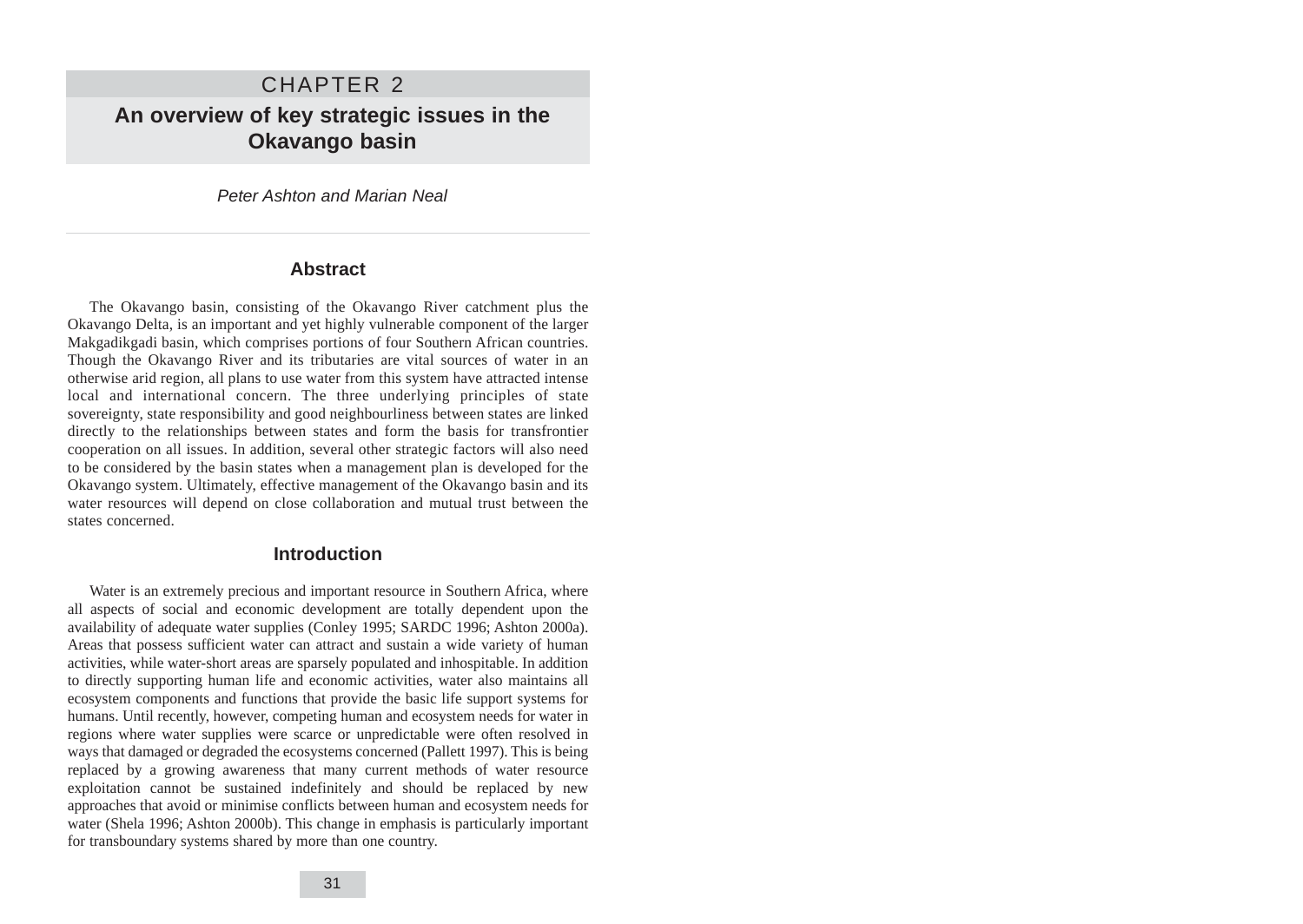The sustainable management of transboundary river systems shared by more than one country relies on the collective goodwill and collaborative efforts of all the basin states involved (Wolf 1999; Lundqvist 2000; Ashton 2002). The provisions of national and international water law, as well as any international or regional watercourse management treaties and protocols ratified by the basin states, help to guide the activities of individual countries sharing a river basin (Wouters 1999). In the final analysis, however, it is the decisions and actions of national governments and individual stakeholders that play a decisive role.

In Southern Africa, the water-rich Okavango Delta and its tributary rivers provide a classical example of a transboundary system where human and ecosystem needs compete for scarce water supplies in an otherwise arid region (McCarthy & Ellery 1998). Because of its perennial flows, the Okavango River and the world-renowned Okavango Delta system function as a form of "linear oasis" (Bethune 1991). The comparative abundance of water supplies has prompted numerous plans and attempts to divert or abstract water from the system for domestic, agricultural and industrial uses (UNDP/FAO 1976; JVC 1993; Heyns 1995a). Most of these attempts have not proceeded because of the adverse social, economic or environmental consequences that could arise (IUCN 1993) and, to date, very small quantities of water are withdrawn from the system (MGDP 1997; Ashton 2003). As a result, the Okavango River and Okavango Delta system remain largely intact from an ecological viewpoint while the need for water remains acute, or is worsening in many surrounding areas.

The extraordinarily rich biodiversity and scenic beauty of the Okavango Delta and its component ecosystems have attracted widespread national and international concern about the future of this unique system (see Ellery & McCarthy 1994; Ramberg 1997). In particular, attention has been focused on attempts to avoid forms of manipulation or management that could lead to adverse ecosystem changes. While many individuals, organisations and governments welcome this attention, some see it as a subtle form of external interference in matters of territorial sovereignty (Heyns 1995b; Pallett 1997). Recurring droughts and escalating regional water shortages in Botswana and Namibia (see Ashton 2000a; 2000b; 2003), coupled with mounting local and international concerns for the biological integrity of the Okavango Delta and its inflowing rivers, have accentuated the need to reach consensus on appropriate ways of managing the system (Ellery & McCarthy 1994). Since the Okavango catchment drains three countries (Angola, Botswana and Namibia), all stakeholders and authorities must agree on any water resource management actions that are deployed.

In an attempt to assist these efforts, this chapter examines the different strategic issues that already, or may in future influence water resource management decisions and actions in the Okavango basin. Particular attention is paid to the role and influence of international treaties and protocols to determine the type and degree of control that they could (or should) exert on stakeholders and authorities. Importantly, an assessment of this nature relies on a clear understanding of the basic features of the Okavango system, as well as the demands for water that could be made of it. Accordingly, this chapter provides a brief background description of the geographical and hydrological context of the Okavango system, as well as its role, linkages with, and importance within the larger Makgadikgadi drainage basin.

# **Geographical and hydrological context**

The Okavango system forms part of the Makgadikgadi basin, which drains portions of four countries (Angola, Namibia, Botswana and Zimbabwe; see map 1) and is one of the driest and most sparsely populated catchments in Southern Africa. The basin is endoreic (internally draining), and receives inflows from one perennial river system in the north-west (the Okavango River), as well as several smaller, ephemeral or episodic rivers in the drier southern portion of the basin, which only contain surface water flows for short periods after heavy rainfall (Pallett 1997). Spatial and temporal variations in rainfall over the catchment cause wide differences in the quantities of runoff that each sub-basin contributes to the overall Makgadikgadi basin system (McCarthy et al 1998; 2000; Ashton 2003).

Based on its topographic and hydraulic characteristics, the Makgadikgadi basin can be divided into four distinct sub-basins or catchments that seldom have direct hydraulic contact with one another, and a small river basin (the Boteti River) that directs occasional outflows from the Okavango Delta to the Makgadikgadi pans. The Ntwetwe and Sowa pans comprise the Makgadikgadi Pan system in the east, while the Deception Pan complex forms the southern portion of the basin. Sowa Pan, the easternmost sub-basin of the Makgadikgadi basin, receives seasonal inflows from the Nata River system that rises in western Zimbabwe (Pallett 1997; Ashton 2000a; map 1). Apart from the more obvious surface water resources in the Makgadikgadi basin, there is some evidence that the southern portions of the basin may be more closely linked together through a series of shared groundwater aquifers (MGDP 1997). However, the full extent of these possible groundwater linkages is unknown and will need to be clarified in future.

The areas of the different sub-basins of the Makgadikgadi basin are shown in table 1. The Makgadikgadi basin covers an area of approximately 725,293 km<sup>2</sup>, with Botswana providing the largest proportion (46.9%), followed by Angola (27.6%), Namibia (22.7%) and Zimbabwe (2.8%). The Okavango catchment or sub-basin covers an area of some 413,550 km2 (in Angola, Botswana and Namibia), with an additional 15,844 km2 contributed by the wetland area of the Okavango Delta plus its islands (in Botswana). The combined area of the Okavango sub-basin and the Okavango Delta comprises approximately 59% of the Makgadikgadi basin (table 1).

Direct rainfall in the Okavango Delta contributes approximately a quarter (3,205  $Mm<sup>3</sup> = 24.5\%$ ) of the total annual water budget, while the Okavango River inflows provide 75.5% (McCarthy et al 1998; 2000; Ashton & Manley 1999). For the period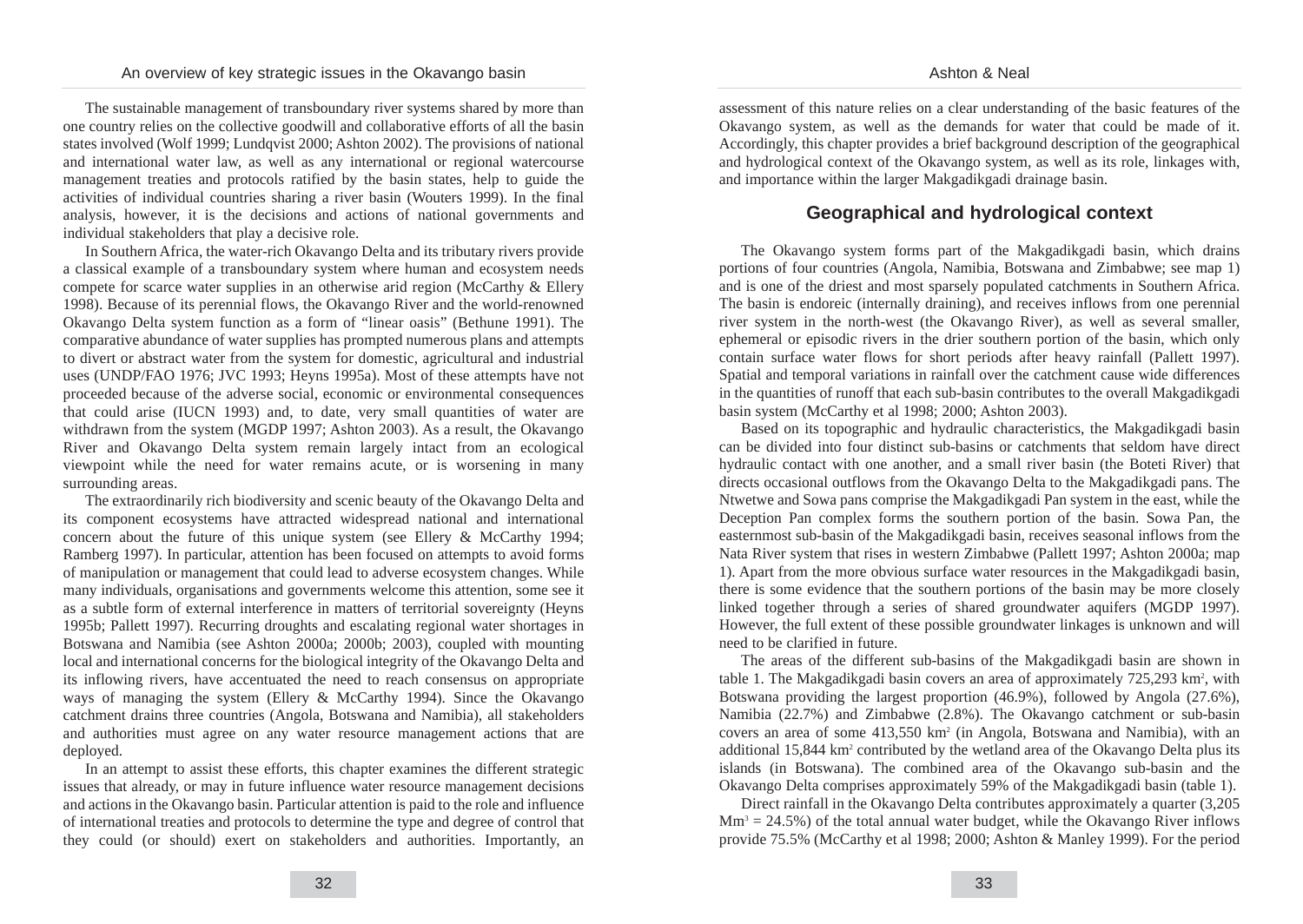### **Map 1**

**The Makgadikgadi basin, the extent of the four sub-basins, the Okavango Delta, the Boteti River drainage basin and the different tributary rivers**



Ephemeral and episodic rivers are shown as dashed lines, while perennial rivers are shown as solid lines.

Source: Map redrawn from UNDP/GEF 2001.

#### **Table 1**

**Comparison of the area of each Makgadikgadi sub-basin within the different countries comprising the basin, and their proportional contribution to the area of the Makgadikgadi basin**

| Sub-basin             |                | Country contribution (km <sup>2</sup> ) | Total<br>area<br>(km <sup>2</sup> ) | Propor-<br>tion $(\%)$ |         |        |
|-----------------------|----------------|-----------------------------------------|-------------------------------------|------------------------|---------|--------|
|                       | Angola         | <b>Namibia</b>                          |                                     | Botswana Zimbabwe      |         |        |
| Okavango River        | 200,192        | 153,783                                 | 59,575                              | 0                      | 413,550 | 57.02  |
| Okavango Delta        | $\overline{0}$ | $\overline{0}$                          | 15,844                              | $\overline{0}$         | 15,844  | 2.18   |
| <b>Boteti River</b>   | 0              | 0                                       | 10,920                              | $\overline{0}$         | 10,920  | 1.51   |
| Deception Pan         | $\overline{0}$ | 11,241                                  | 153.302                             | $\Omega$               | 164,543 | 22.69  |
| Ntwetwe Pan           | 0              | 0                                       | 74,028                              | $\overline{0}$         | 74.028  | 10.21  |
| Sowa Pan              | $\Omega$       | 0                                       | 26,389                              | 20,019                 | 46,408  | 6.39   |
| <b>Totals</b>         | 200,192        | 165,024                                 | 340.058                             | 20,019                 | 725,293 | 100.00 |
| <b>Proportion (%)</b> | 27.60          | 22.75                                   | 46.89                               | 2.76                   | 100.00  |        |

Note: See map 1 for the position of each sub-basin.

1932 to 2001, the annual Okavango River inflow at Mohembo has averaged 9,863 Mm3 . Overall, the Angolan portion of the Okavango catchment provides some 94.5% of the total runoff in the Okavango River, while 2.9% originates in Namibia and the remaining 2.6% is contributed by Botswana (Ashton & Manley 1999; table 2). In effect, virtually all of the surface runoff is contributed by slightly less than half (46.6%) of the Okavango catchment (413,550 km<sup>2</sup>), while the remainder (53.4%) contributes almost nothing to the catchment's surface water resources (table 2).

Prolonged periods of severe drought during the 1980s and 1990s reduced annual flows in the Okavango River at Mohembo by between 15% and 45% (figure 1; McCarthy et al 2000; Ashton 2003; Ashworth 2002), with a corresponding decline in the long-term average annual inflow. Flows in many other Southern African river systems show similar patterns of decline during the last 20 years and this pattern seems to be part of an 80-year cycle of high and low flows (McCarthy et al 2000). Declining inflows to the Okavango Delta have been matched by equally dramatic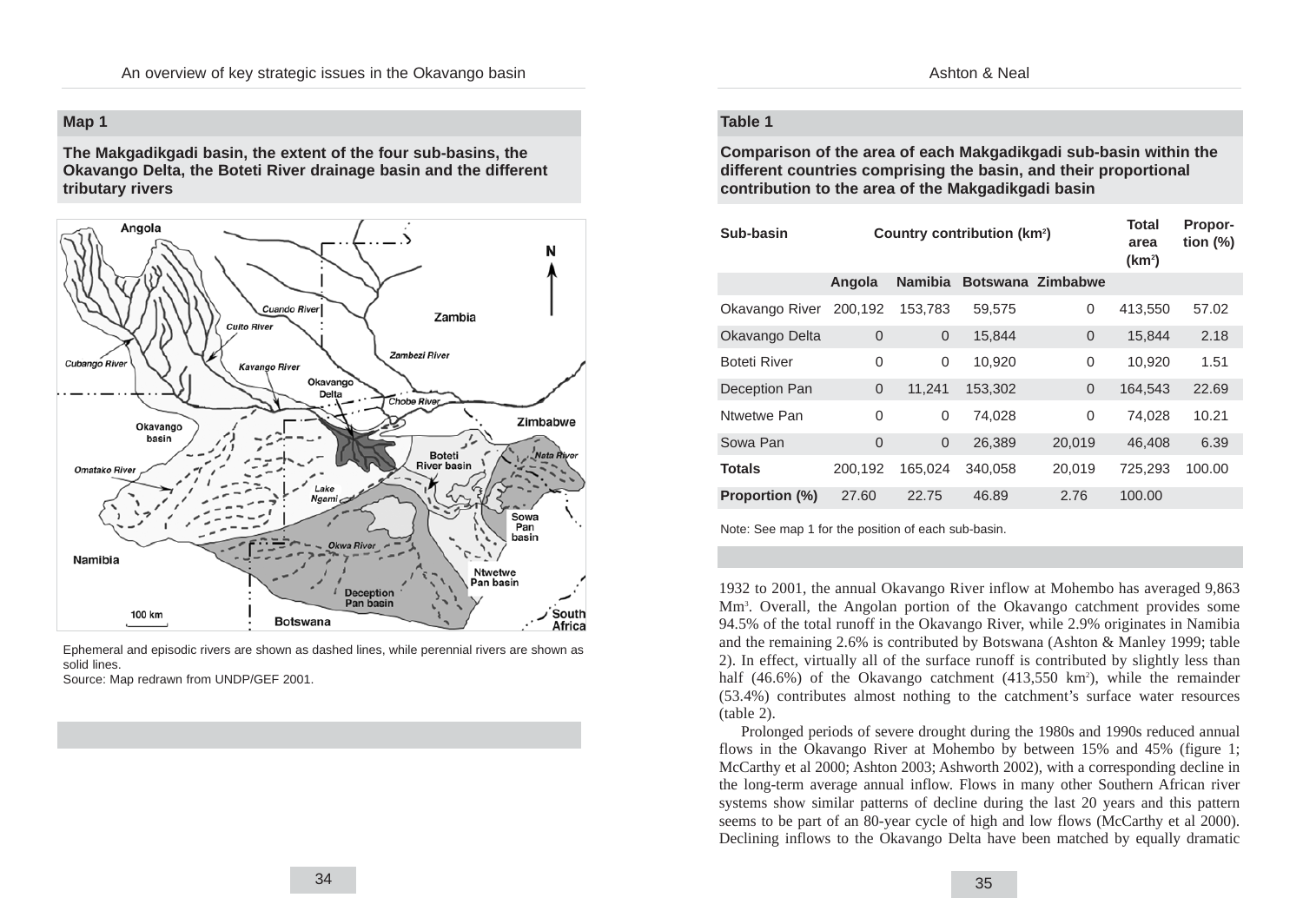#### **Table 2**

**Comparison of country contribution and relative proportion of the Okavango basin contributing to average annual inflows at Mohembo**

| <b>Country</b>  | <b>Country</b><br>contribution<br>to average<br>annual river<br>inflows $(Mm3)$ | <b>Country</b><br>contribution<br>to average<br>annual river<br>inflows $(\%)$ | Area of<br><b>Okavango</b><br>basin<br>contributing<br>to annual<br>river inflows<br>$(\% )$ | Area of<br><b>Okavango</b><br>basin NOT<br>contributing<br>to annual<br>river inflows<br>$(\%)$ |
|-----------------|---------------------------------------------------------------------------------|--------------------------------------------------------------------------------|----------------------------------------------------------------------------------------------|-------------------------------------------------------------------------------------------------|
| Angola          | 9,320.5                                                                         | 94.5                                                                           | 38.7                                                                                         | 0.9                                                                                             |
| <b>Botswana</b> | 256.4                                                                           | 2.6                                                                            | 3.8                                                                                          | 36.7                                                                                            |
| Namibia         | 286.1                                                                           | 2.9                                                                            | 4.1                                                                                          | 15.8                                                                                            |
| <b>Total</b>    | 9,863.0                                                                         | 100.0                                                                          | 46.6                                                                                         | 53.4                                                                                            |

declines in the volume of water flowing out of the Okavango Delta to the Thamalakane and Boteti rivers (Ashton & Manley 1999; Ashworth 2002). These declining river flows have coincided with periods of growing demand for water to meet the needs of domestic and other water users in Botswana and Namibia (MGDP 1997; Ashton 2003).

Because the use of water by one country in a shared river basin can influence users in other states, it is essential that water use should be carefully regulated to prevent unintentional hardship or conflict (Wouters 1999). International water law, as well as treaties, protocols and specific national policies and legislation provide critically important cornerstones for the effective and efficient management of shared water resources. However, while legal regulation of the interests and sovereignties of individual basin states may be necessary, this presents challenges that are both technical and judicial in nature (Pallett 1997). It is therefore appropriate to review the context in which international water law and the provisions of other international treaties and protocols may apply to the Okavango basin.

### **International water law**

Importantly, international water law lacks the compulsory jurisdiction and enforcement that characterise domestic legal systems. Rather, it relies on its

### **Figure 1**

**Annual variations from mean annual flow (100%) in the Okavango River at Mohembo for 1933-2001, compared with the five-year moving average for the same period**



Sources: Data for 1932-1974 was calculated from flows gauged at Mukwe, a short distance upstream in Namibia (Ashton & Manley 1999); data for 1975-2001 reflects flows measured at Mohembo, taken from McCarthy and others (2000) and Ashworth (2002). Each hydrological year runs from 1 October to 30 September.

acceptance by the affected states and the opinion of the wider world community. The basis of modern international water law has been derived over many decades and the most notable achievement has been the development of the Helsinki Rules on the uses of international rivers (ILA 1966). The principles embodied in these rules have been expanded into a set of 33 draft articles that are designed to assist each basin state in negotiating a reasonable and equitable share in the beneficial uses of available water resources (ILC 1994). These articles form core components of the United Nations Convention on the Law of Non-Navigational Uses of International Watercourses (UNCSW 1997) (key practical issues linked to the Helsinki Rules are listed in box 1).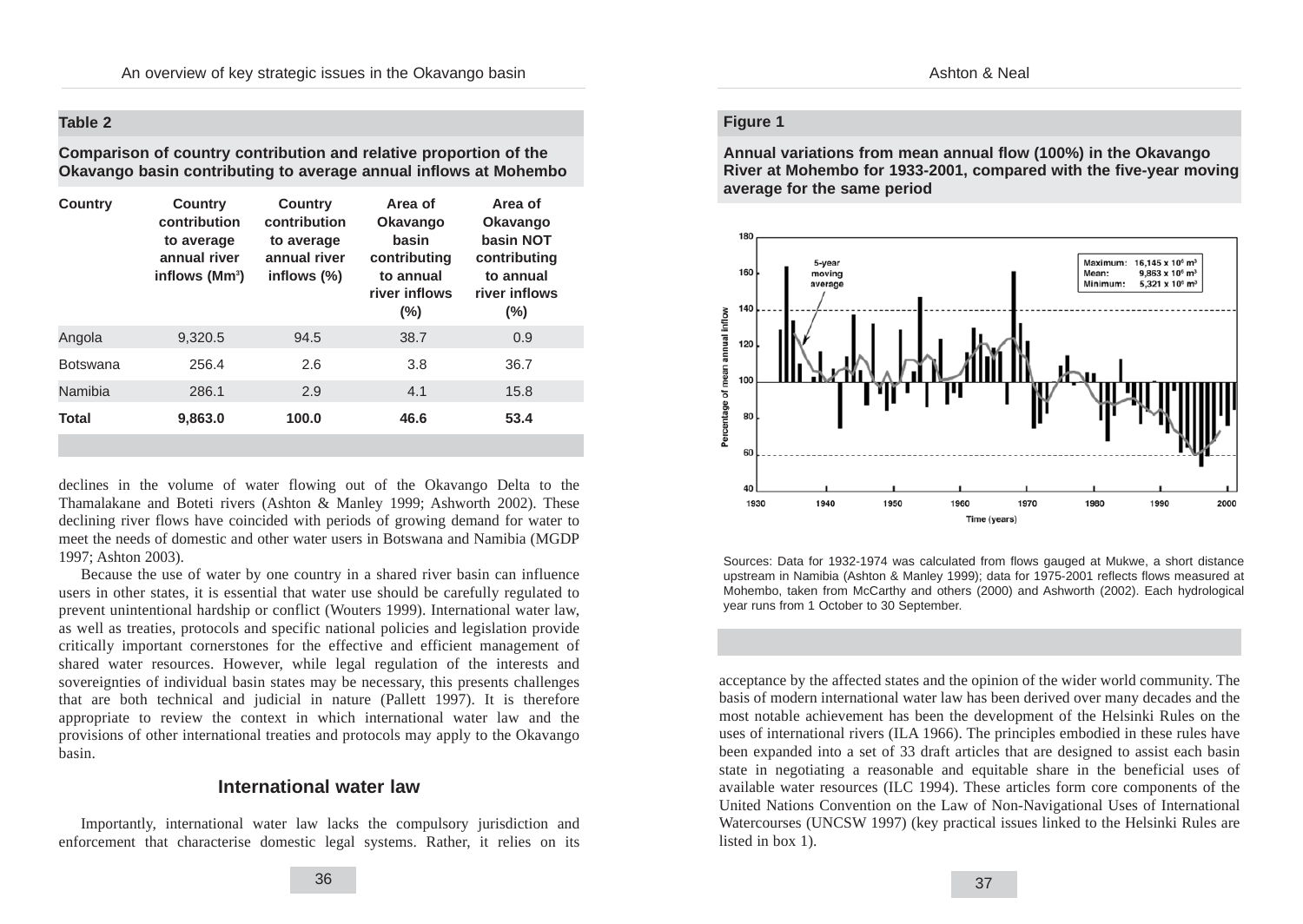#### Ashton & Neal

### **Box 1**

#### **Practical aspects of the Helsinki Rules**

In the determination of a country's reasonable and equitable share of the water of an international (shared) river, the Helsinki Rules (ILA 1966) suggest a number of factors that must be considered and taken into account. Some of these factors are:

- the geography of the basin, particularly the extent of the drainage basin in the territory of each state;
- the hydrology of the basin, and the contribution of water by each state;
- the climate affecting the basin;
- the nature of the use of water from the basin in the past, present and future;
- the population dependent upon the water of the basin in each state;
- the economic and social needs of each state and the comparative costs of alternative means of satisfying these needs;
- the availability of alternative water resources and the comparative costs of utilising these resources;
- the avoidance of unnecessary waste in the use of the water of the basin;
- the possibility and practicality of compensation to one or more basin states as a means of resolving or adjusting conflicts between basin states; and
- the degree to which the needs of one state may be satisfied without causing substantial injury to another basin state.

Importantly, the Helsinki Rules claim that a basin state may not deny another state the reasonable use of water in an international drainage basin for the purpose of reserving the water for itself. Furthermore, an existing reasonable use may also continue unless it can be shown that it needs to be changed or stopped to accommodate a more beneficial and urgent use. This creates the possibility of making future adjustments, reflecting the flexible nature of the Helsinki Rules.

The draft articles drawn up by the International Law Commission strongly promote the concepts of prior and ongoing consultation between basin states, and the mutual sharing of data and information in reaching consensus (ILC 1994). A key aspect of these articles is that, in the event of two states coming into conflict, the obligation not to cause harm to another state prevails over the concept of equitable use that is stated in the Helsinki Rules (Wouters 1999). This is based on the argument that the use of water by one state cannot be equitable if it causes harm to another (ILC 1994). The principle of equitable sharing does not mean that each state has an equal share (of the water), but rather that the social and economic needs of each state must be accorded equal consideration when arriving at a judgement.

In addition, the draft articles indicate that all states sharing an international river basin should jointly form a river basin management authority or organisation that can equally represent the interests of each state (ILC 1994). This approach has been adopted successfully elsewhere in Southern Africa (Pallett 1997) and is the basis for the Permanent Okavango River Basin Water Commission (OKACOM) agreement between Angola, Botswana and Namibia (OKACOM 1994).

# **National policies and legislation**

In the context of national policies and legislation, Angola, Botswana and Namibia have clear policies and laws that govern the ownership and use of water and land. In each country, the respective national constitutions consider all water to be a national (public) good that is owned by the state, where the relevant state department administers all water uses on behalf of the state (Republic of Botswana 1990; Republic of Namibia 2000a; ANGOP 2002). A brief summary is provided for each country below.

### **Angola**

In Angola, the management and use of water are currently regulated as part of the Environmental Framework Law (Republic of Angola 1998). This law is based on articles 12 and 24 of the Angolan Constitution (Republic of Angola 1992) and defines the framework for protection and management of the environment and all natural resources, while promoting the principles of sustainable development and the guidelines of Agenda 21. A specific Angolan Water Law that incorporates these features has been developed (Ministry of Fisheries and Environment 2000; Russo et al 2002) and has recently been promulgated (ANGOP 2002).

In terms of Angolan law, all water is owned by the state, and the relevant organ of the state (government department) is the formal custodian of the country's water resources. Water resource management is decentralised to provincial authorities wherever possible (ANGOP 2002). With the recent cessation of the Angolan civil war, the Angolan government's overriding concern has been to overcome the social, economic and environmental damage caused by this protracted conflict. Accordingly, policy frameworks and strategic plans are based on the fundamental principle that the sustainable use of the natural environment is essential. This is encapsulated in two key documents, the National Environmental Management Programme (PGNA) and the National Environmental Strategy (ENA). Responsibility for the formulation and implementation of all aspects of environmental management currently lies with the Ministry of Fisheries and Environment (Russo et al 2002). At present, water use in Angola is administered by the Department of Agriculture since agriculture is the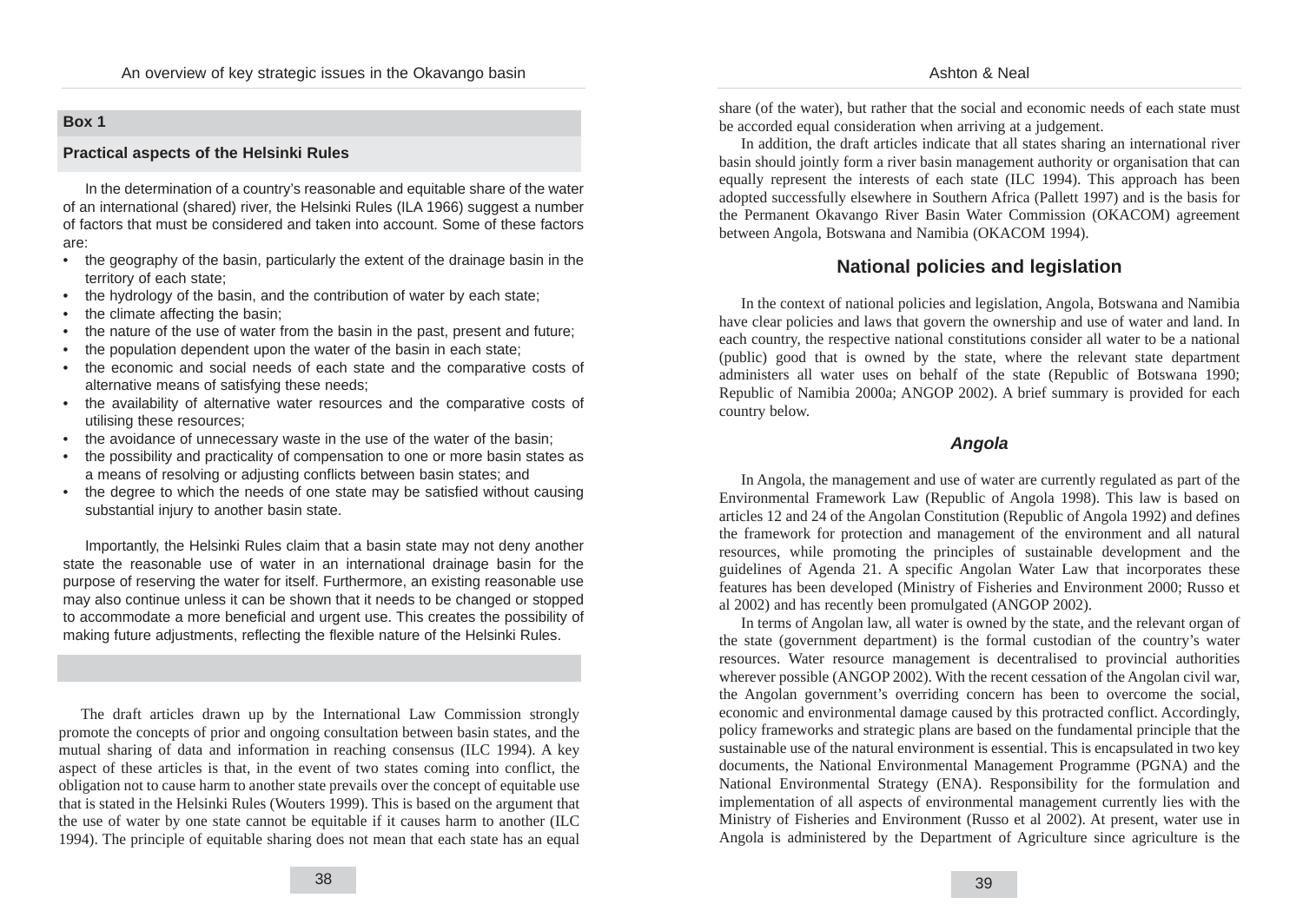largest water use sector in the country. The Angolan Department of Water Affairs will administer Angola's new water law now that it has come into effect.

#### **Botswana**

The Botswana Department of Water Affairs, part of the Ministry of Mineral Resources and Water Affairs, is the designated custodian of Botswana's water resources (Khupe 1994). Importantly, the line function activities of any other ministries that can impact on the use of water resources, or otherwise lead to their degradation, have to be coordinated through the Department of Water Affairs. This is in line with Botswana's Constitution and its national policies of environmental conservation and resource protection (Republic of Botswana 1990; 1991; Khupe 1994).

In Botswana, ownership of all land and water rests in the state. Traditional land and water-use patterns are respected in the constitution of Botswana and take precedence over new developments. All proposals for new water development projects must comply with the requirements of the National Water Master Plan (Khupe 1994). Several of Botswana's natural resource and land management policies, as well as policies that relate to land ownership and tenure, have important implications for the use of surface and groundwater resources (Khupe 1994). All developments related to water, or likely to impact upon water resources are required to meet the provisions of the National Water Master Plan (SMEC/KPB/SGAB 1992).

Currently, there is a high level of collaboration between government ministries within a national planning framework around the conservation of natural resources. Since independence in 1966, Botswana has produced several phased national development plans and, in addition, has a comprehensive National Water Master Plan that is regularly updated (SMEC/KPB/SGAB 1992). All water resource developments in Botswana are now coordinated closely with the aims and objectives of Botswana's national development plans (Khupe 1994).

#### **Namibia**

In Namibia, the Department of Water Affairs is part of the Ministry of Agriculture, Water and Rural development (MAWRD), and is responsible for water resource management (Heyns 1995b). The supply of water for domestic and industrial purposes is controlled by the state-run utility, NamWater (Heyns et al 1998).

The control, conservation and use of water in Namibia used to be regulated by the Water Act no 54 of 1956 (including amendments up to 1979) and the Water Amendment Act no 22 of 1985 (Heyns et al 1998). These two acts were originally promulgated in South Africa and were applied during the period prior to, and shortly after Namibia's transition to independence. A new Water Act for Namibia is in the process of being finalised (Republic of Namibia 2000a). Under the original (South African) Water Act (which still holds in Namibia until the new act is passed by parliament), riparian landowners have a right to use (but not to own) surface water that flows across their land or which lies adjacent to their land (Heyns et al 1998).

The Namibian Department of Water Affairs is charged with the responsibility of acting as custodian for the country's water resources (Heyns 1995a; Republic of Namibia 2000b). The line function activities of several other ministries (e.g. the ministries of Lands, Resettlement and Rehabilitation, of Environment and Tourism, of Works) can have a major impact upon the country's water resources. These activities are coordinated through the Department of Water Affairs (JVC 1993; Heyns et al 1998). This is in line with the concern for environmental issues, and the prevention of natural resource degradation, as expressed in the Constitution of the Republic of Namibia (Republic of Namibia 1989). Namibia's Second National Development Plan (NDP2), which covers the period until 2006 (Republic of Namibia 2001) makes explicit reference to the key role that water plays in Namibia's development plans and the need to align the activities of all government departments that have an influence on the country's water resources (Heyns et al 1998).

### **International conventions and treaties**

In addition to the framework for international cooperation provided by the principles embodied in international water law, certain international conventions (table 3) are also relevant to water management decisions in the Okavango basin, since these have either been signed, ratified or are being considered for future accession by the basin states concerned. The key provisions of the five international conventions and the respective responsibilities that they place on those states that have agreed to comply (or that may in future agree to comply) are briefly reviewed below.

#### **Ramsar Convention on Wetlands of International Importance**

The Ramsar Convention on Wetlands of International Importance seeks to promote international awareness and cooperation in the conservation of threatened wetland ecosystems, particularly where these ecosystems support unusually large numbers of specific species or an unusually wide diversity of species. Wetlands that are considered to have special significance in an international or global context are judged to be of particular importance (Ramsar 1971).

Both Botswana and Namibia have ratified the Ramsar convention, while Angola (together with four other Southern African countries) is still considering its position. Among the key provisions embodied in its charter (Ramsar 1971), the convention requires each contracting party to:

• designate at least one wetland to be included in the List of Wetlands of International Importance;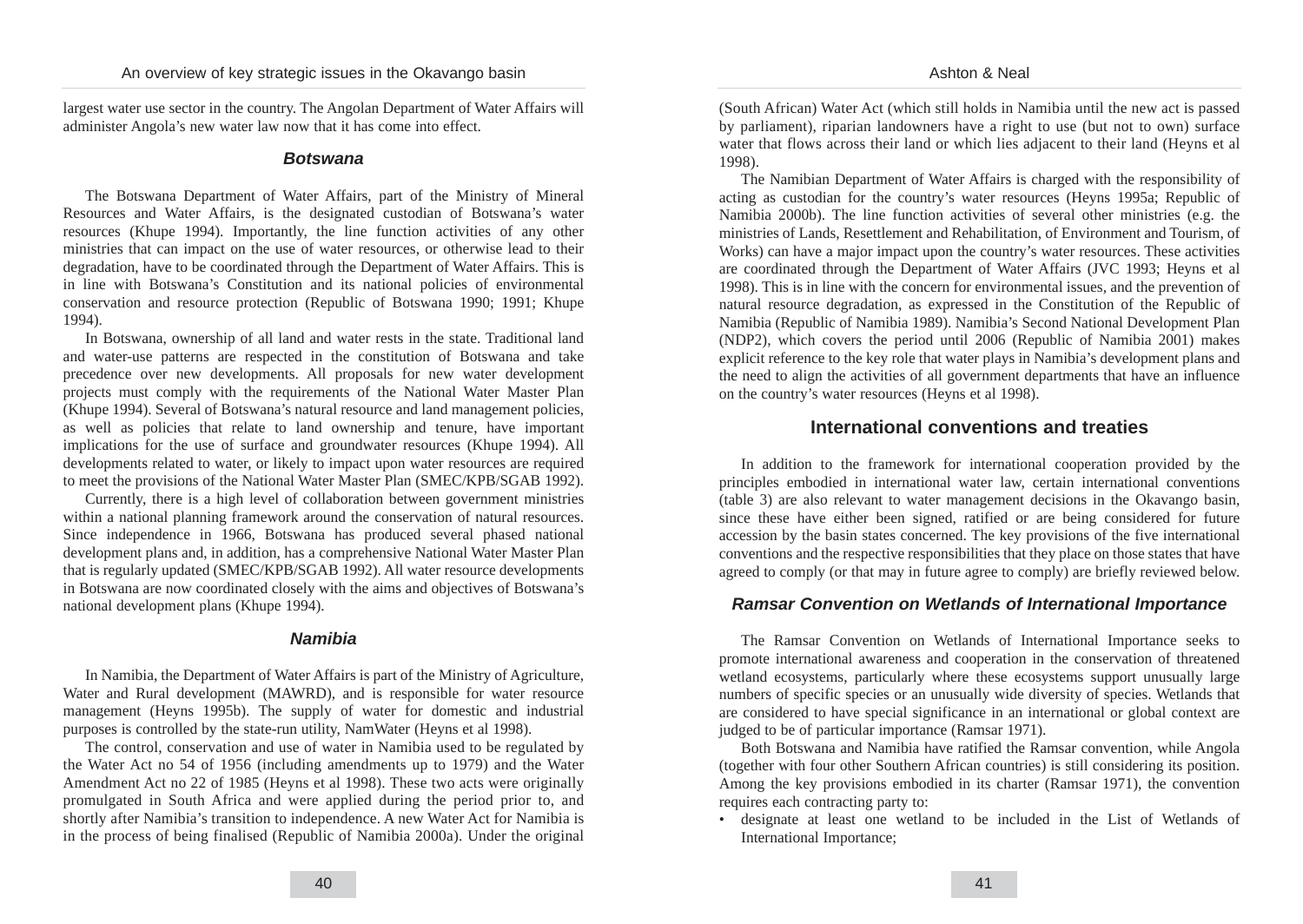### **Table 3**

### **Ratification dates of key international conventions by Angola, Botswana and Namibia**

| <b>Country</b>  | <b>Ratification date</b> |                                     |             |            |             |  |  |
|-----------------|--------------------------|-------------------------------------|-------------|------------|-------------|--|--|
|                 | Ramsar*                  | UNCBD*                              | UNCCD*      | UNCSW*     | UNFCCC*     |  |  |
| Angola          | N/P                      | 1 Apr 1998                          | 30 Jun 1997 | $N/P^{**}$ | 17 May 2000 |  |  |
| <b>Botswana</b> | 9 Dec 1996               | 12 Oct 1995 11 Sep 1996             |             | N/P        | 27 Jan 1994 |  |  |
| Namibia         |                          | 23 Aug 1995 16 May 1997 16 May 1997 |             | $N/P***$   | 19 May 1995 |  |  |

Notes:

Ramsar = Ramsar Convention on Wetlands of International Importance UNCBD = United Nations Convention on Biological Diversity UNCCD = United Nations Convention to Combat Desertification UNCSW = United Nations Convention on the Non-Navigational Uses of International **Watercourses** 

UNFCCC = United Nations Framework Convention on Climate Change

- \*\* N/P: not yet party to convention (based on available information) Namibia has signed the UNCSW, but has not yet ratified it.
- formulate plans that promote the conservation and wise use of wetlands in their territory; and
- consult with other contracting parties regarding the implementation of the convention's obligations, especially where a designated wetland and its associated water system extend over the territories of more than one contracting party.

In accordance with these requirements, Botswana and Namibia have each registered and declared appropriate wetland systems as of 'international importance'. Botswana's listing of the Okavango Delta as a Ramsar site in 1996 has accorded this system the status of a wetland of international importance, and the designated area of the site (65,000 km<sup>2</sup>) makes it the largest designated Ramsar site in the world. The site encompasses the 15,844 km2 Okavango Delta and its islands (table 1), plus a wide area of peripheral drainage and associated terrestrial ecosystems that are some three times larger than the Okavango Delta itself. The designation of the Okavango Delta as a Ramsar site has been widely welcomed by local and international bodies that have long recognised the unique and valuable nature of the system.

As noted above, one of the specific provisions of the Ramsar convention requires other contracting parties that share part of a designated site or its inflowing rivers to

participate in the conservation and wise use of the designated site (Ramsar 1971). Thus, while the Okavango Delta is physically located in Botswana, as a contracting party to the convention, Namibia is also obliged in terms of the Ramsar convention to contribute to conservation efforts since some 3% of the water that enters the Okavango Delta originates within Namibia's borders (Wilson & Dincer 1976; McCarthy et al 1998; Ashton & Manley 1999). The fact that Angola is not yet party to the Ramsar convention is worrying, since it contributes over 94% of the river inflows to the Okavango Delta. Angola is considering its position in this regard, which is a promising prospect.

# **United Nations Convention on Biological Diversity (UNCBD)**

Together with every other country in Southern Africa, Angola, Botswana and Namibia have ratified the United Nations Convention on Biological Diversity (UNCBD) and aligned themselves with the convention's articles and provisions. The articles of the convention clearly affirm that contracting parties retain the sovereign right to exploit their own resources in accordance with their own environmental policies. However, in doing so, they bear the responsibility to ensure that activities within their jurisdiction do not cause damage to the environment of other states or of areas beyond the limits of their national jurisdiction (UNCBD 1992). Other key articles of this convention that refer explicitly to transboundary resource use, oblige contracting parties to:

- cooperate with other contracting parties, either directly or through competent international organisations, in respect of areas beyond national jurisdiction and on other matters of mutual interest, for the conservation and sustainable use of biodiversity; and
- introduce appropriate procedures that require environmental impact assessments of its proposed projects that are likely to have significant adverse effects on biodiversity aiming to avoid or minimise such effects and, where appropriate, allow for public participation in the procedures (UNCBD 1992).

Since all three basin states have ratified this convention, they are required to bear in mind any activities taking place within their borders that may have a detrimental effect on the biodiversity and ecological functioning of systems located outside their jurisdiction. In terms of these provisions, any decision by a basin state to utilise any of the water resources that sustain the biodiversity of the Okavango River or the Okavango Delta should be agreed to by all basin states.

# **United Nations Convention to Combat Desertification (UNCCD)**

The United Nations Convention to Combat Desertification addresses the problems associated with the widespread degradation of land in arid, semi-arid and dry sub-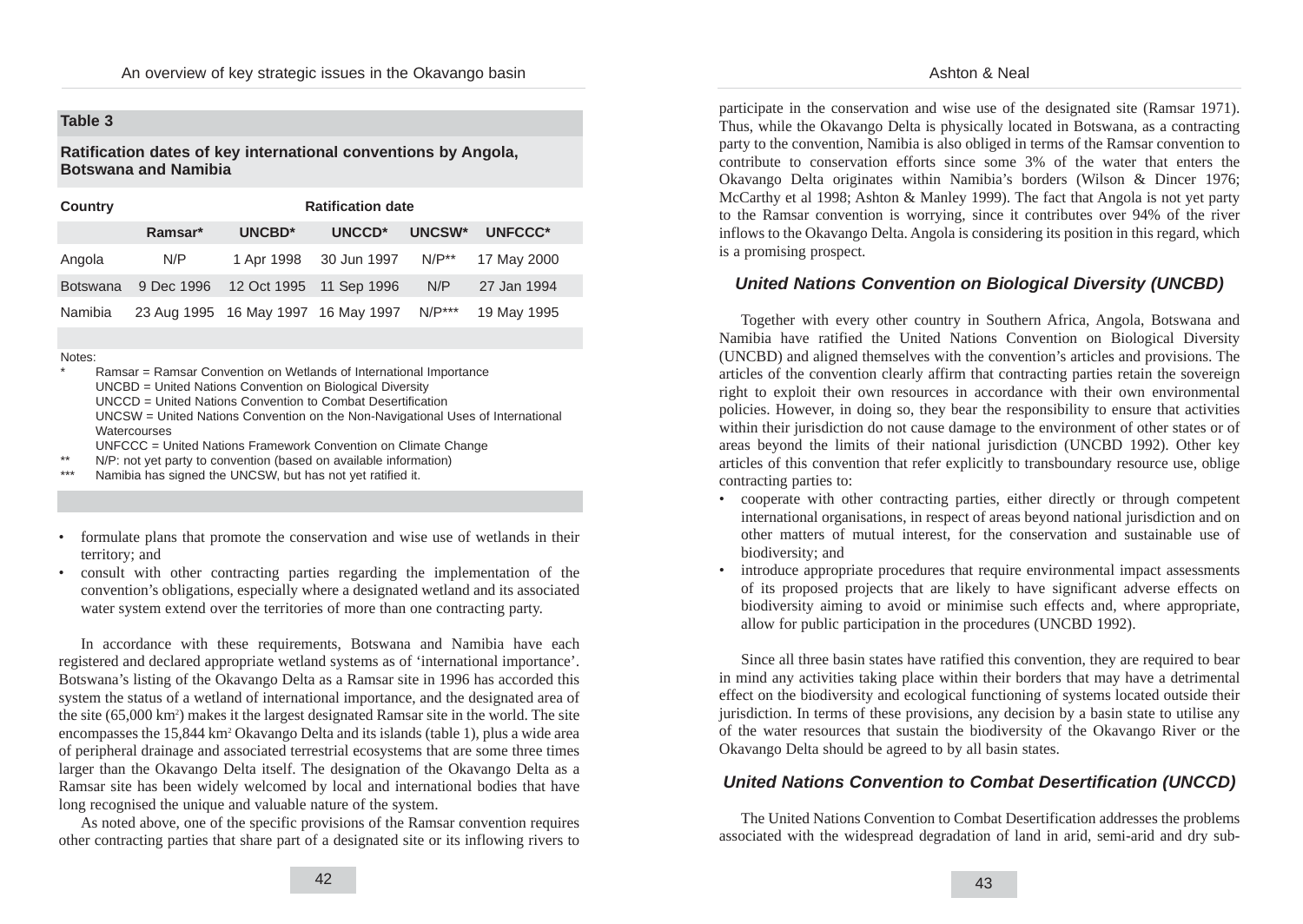Ashton & Neal

humid areas that is caused primarily by human activities and climatic variations (UNCCD 2001).

All Southern African countries, including Angola, Botswana and Namibia, have ratified the convention. Key provisions of this convention require contracting parties to:

- promote cooperation among affected country parties in the fields of environmental protection and the conservation of land and water resources, as they relate to desertification and drought;
- undertake to strengthen subregional, regional and international cooperation; and
- cooperate in the preparation of subregional and/or regional action programmes to harmonise, complement and increase the efficiency of national programmes (to combat the effects of desertification).

Typically, such cooperation between neighbouring states may include agreed joint programmes for the sustainable management of transboundary natural resources, scientific and technical cooperation, and the strengthening of relevant institutions (UNCCD 2001).

Because the Makgadikgadi basin is one of the driest catchments in Southern Africa, land-use patterns within the catchment can have a negative influence on the ecological structure and functioning of associated ecosystems. The location of the Okavango River and the Okavango Delta within the Makgadikgadi basin suggests that these systems may be vulnerable to activities that occur in the Makgadikgadi basin. In particular, the wider regional water shortages might emphasise demands for additional water from the Okavango system to supply the growing needs of domestic, agricultural or industrial water users (Ashton 2003).

## **United Nations Convention on the Law of Non-Navigational Uses of International Watercourses (UNCSW)**

The United Nations Convention on the Law of Non-Navigational Uses of International Watercourses (UNCSW 1997) is designed to apply to the uses of international watercourses and their waters for purposes other than navigation, and to ensure that suitable measures are taken for the protection, preservation and management of these watercourses and their waters. South Africa is the only Southern African country that has ratified this convention to date, although Namibia is also a signatory (Republic of Namibia 2000c). Other Southern African countries are considering their positions with regard to this convention. Given the large number of shared river systems in Southern Africa, this is a welcome development. To date (July 2002), an insufficient number of countries have ratified this convention for it to be in force.

However, despite the fact that the convention is not yet in force, several important provisions (UNCSW 1997) include requirements that:

- Watercourse states must use an international watercourse in an equitable and reasonable manner. In particular, any plan to use or develop an international watercourse must seek to attain optimal and sustainable utilisation of the system and its benefits for all the watercourse states concerned.
- Watercourse states that use an international watercourse within their territorial boundaries must avoid causing significant harm to other watercourse states.
- Before a watercourse state initiates or allows the implementation of any action that could have a significant adverse effect upon other watercourse states, it must inform such states of its intentions. In addition, each state must be given all the available technical data and information, including the results of any environmental impact assessment, to enable them to evaluate the possible effects of the planned actions.
- Watercourse states individually and, where appropriate, jointly shall protect and preserve the ecosystems of international watercourses.
- All international watercourses and their related installations, facilities and other works shall be protected by the principles and rules of international law that are applicable in international and non-international armed conflict, and must not be used to violate those principles and rules.

In terms of the provisions of this convention, if it comes into force, Angola, Botswana and Namibia would need to ensure that any planned development (e.g. irrigation agriculture) or water abstraction from the Okavango system does not cause deterioration in the goods and services derived from the system by the other basin states. Similarly, the provisions of the convention also require contracting parties to share information on possible plans to modify river flows or withdraw water from the system, and to work together to prevent any ecosystem damage that might occur as a result of such plans being implemented.

# **United Nations Framework Convention on Climate Change (UNFCCC)**

The primary objective of the United Nations Framework Convention on Climate Change is to achieve the stabilisation of greenhouse gas concentrations in the atmosphere at a level that would prevent dangerous anthropogenic interference with the climate system. Such a level should be achieved within a timeframe sufficient to allow ecosystems to adapt naturally to climate change, to ensure that food production is not threatened and to enable economic development to proceed in a sustainable manner (UNFCCC 1992). Angola, Botswana and Namibia have all ratified this convention. Although the convention is not directly related to the issues of water consumption and resource management, it plays a significant role in countries, such as these basin states, where water scarcity is an ongoing concern. In the key articles of this convention (UNFCCC 1992), contracting parties are required to: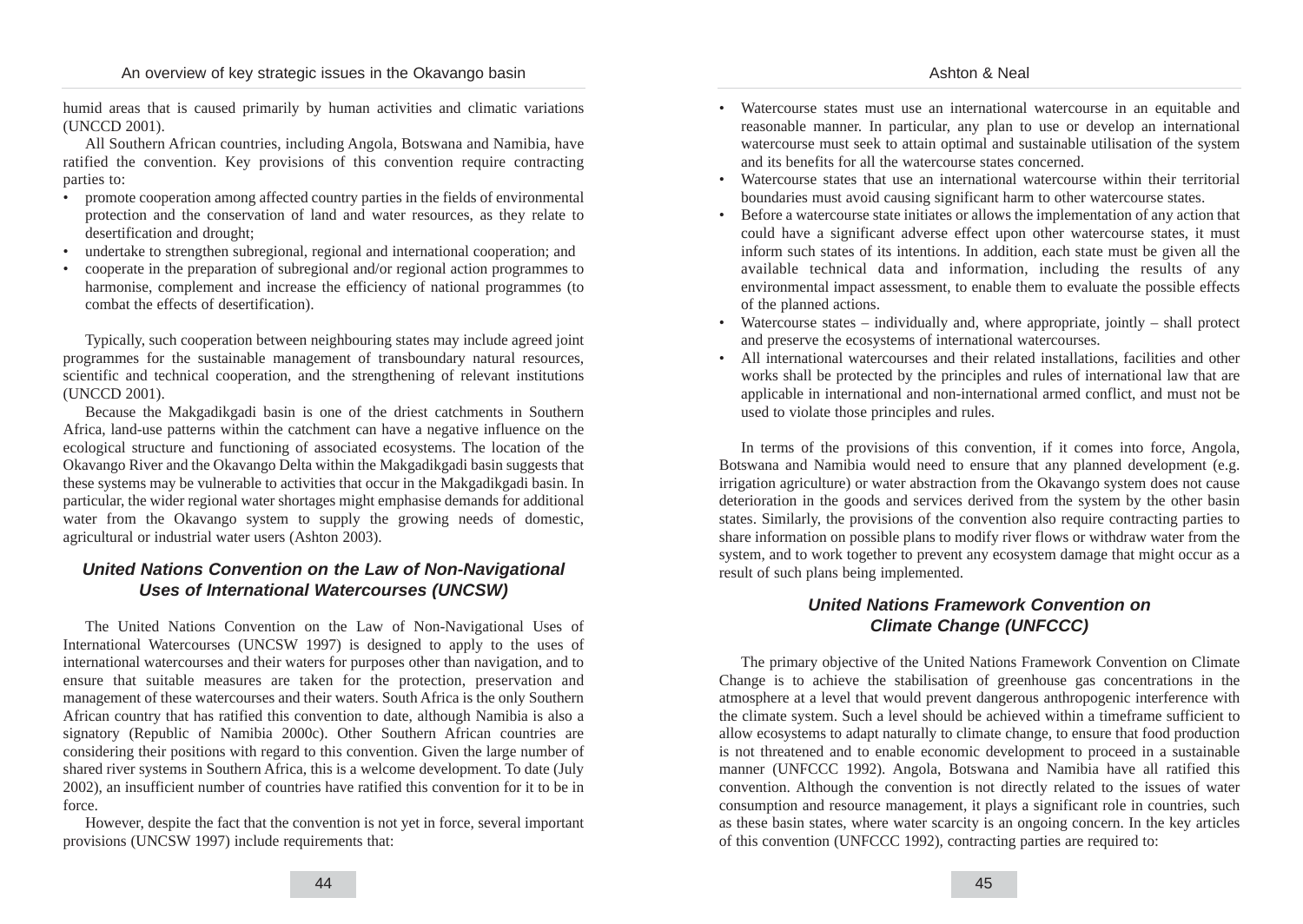- cooperate to promote a supportive and open international economic system that would lead to sustainable economic growth and development in all parties, particularly developing country parties;
- promote sustainable management, and promote and cooperate in the conservation and enhancement, as appropriate, of sinks and reservoirs of all greenhouse gases including biomass, forests and oceans, as well as other terrestrial, coastal and marine ecosystems; and
- cooperate in preparing for adaptation to the impacts of climate change, develop and elaborate appropriate and integrated plans for coastal zone management, water resources and agriculture, and for the protection and rehabilitation of areas, particularly in Africa, affected by drought and desertification, as well as floods.

# **Regional treaties and protocols**

Over the years, Angola, Botswana and Namibia have entered into several regional protocols and agreements with one another and with other neighbouring states. While these agreements and protocols may not be accorded the same status as global treaties, they still represent important strategic accords or contracts that formalise, assist and promote international cooperation between the respective signatory parties. The different agreements are briefly reviewed below.

### **Bilateral and multilateral commissions**

Angola, Botswana and Namibia have entered into several bilateral agreements with each other and with their neighbours to coordinate the management of transboundary water issues in river basins shared between them (Pallett 1997; Tarr 1998; Taylor & Bethune 1999; MAWRD 2002). These agreements have included the formation of joint permanent technical commissions (JPTC) or permanent joint water commissions (PJWC) between the countries concerned. The specific commissions are:

- Joint Permanent Technical Committee (JPTC) on the Limpopo River between Botswana and South Africa (1983);
- Permanent Joint Technical Commission (PJTC) on the Cunene River between Angola and Namibia (1990);
- Joint Permanent Water Commission (JPWC) between Namibia and Botswana, to deal with the utilisation of water resources from the Cuando/Linyanti/Chobe river system, as well as the Zambezi and Okavango rivers (1990);
- Permanent Water Commission (PWC) on the Orange (Gariep) River between Namibia and South Africa, with a separate specific agreement on the Vioolsdrift and Noordoewer Joint Irrigation Scheme (1992);
- Permanent Okavango River Basin Water Commission (OKACOM) between Angola, Botswana and Namibia (1994) (see below for further details); and

• Orange-Senqu River Commission (ORASECOM) between Botswana, Lesotho, Namibia and South Africa (2000).

In addition, the Zambezi River Basin Commission (ZAMCOM) on the Zambezi River is currently under discussion between Angola, Botswana, Malawi, Mozambique, Namibia, Tanzania, Zambia and Zimbabwe.

# **Revised Protocol on Shared Watercourse Systems in the SADC Region**

Every member state of the Southern African Development Community (SADC) has signed the Revised Protocol on Shared Watercourse Systems (SADC 2001) that replaced an earlier version. However, only Botswana and Namibia have ratified the protocol to date (SADC 2001). The original protocol and its revision (SADC 2001) represent a significant development, and indicate shared and heightened awareness of the critical importance of water resources for the entire Southern African region. Key provisions of the revised protocol include:

- The utilisation of shared watercourse systems within the SADC region is open to each riparian or basin state, in respect of the watercourse systems within its territory and without prejudice to its sovereign rights.
- Member states within the basin of a shared watercourse system shall maintain a proper balance between resource development for a higher standard of living for their people, and conservation and enhancement of the environment to promote sustainable development.
- Member states within a shared watercourse system undertake to establish close cooperation with their neighbours in the study and execution of all projects likely to have an effect on the regime of the watercourse system.
- Member states shall utilise a shared watercourse system in an equitable manner. In particular, a shared watercourse system shall be used and developed by member states to attain its optimum utilisation and for benefits consistent with the adequate protection of the watercourse system.

Clearly, the provisions of the revised protocol (SADC 2001) are very similar to those contained in the United Nations Convention on the Laws of Non-Navigational Uses of International Watercourses (UNCSW 1997).

The provisions of the revised protocol entitle Angola, Botswana and Namibia to develop water systems that flow within the boundaries of their sovereign territories. However, the provisions also require each state to inform its neighbours of any plans to develop or modify a shared river system, to work together to ensure that each state shares in the benefits of such plans, and to ensure that environmental degradation is avoided or minimised. As the lowest state in the Okavango catchment, Botswana is the most vulnerable to any upstream developments in Angola or Namibia. Given the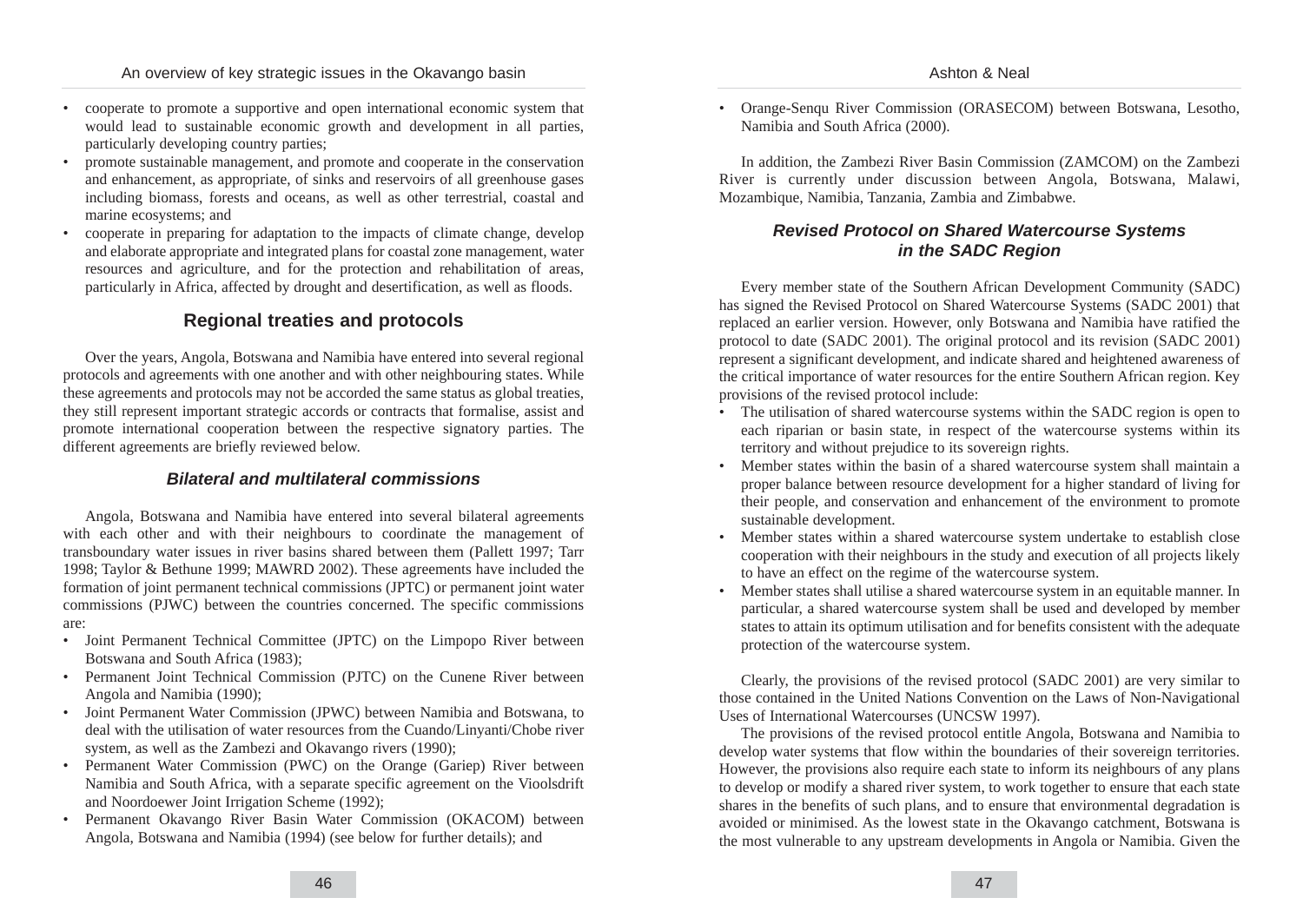virtually pristine condition of the Okavango Delta at present, any sustained change to flow regimes in the Okavango River system could have significant adverse impacts on the Okavango Delta.

### **Permanent Okavango River Basin Water Commission**

In 1994, Angola, Botswana and Namibia established the Permanent Okavango River Basin Water Commission (OKACOM) to investigate ways to accommodate the legitimate water needs of the three countries in a sustainable manner, and to collaborate in the management of the basin's water resources in general (OKACOM 1994). The objective of OKACOM is to act as a technical advisor to the three contracting parties on matters relating to the conservation, development and utilisation of water resources. Each of the three parties has appointed a commissioner to represent the country's interests.

The functions of the commission, as stipulated in article 4 of the OKACOM Agreement (OKACOM 1994), are to advise the three contracting parties on:

- measures and arrangements to determine the long-term safe yield of the water available from all potential water resources in the Okavango River basin;
- reasonable demands for water from consumers in the Okavango River basin;
- criteria to be adopted in the conservation, equitable allocation and sustainable utilisation of water resources in the Okavango River basin;
- investigations, separately or jointly by the contracting parties, related to the development of any water resources in the Okavango River basin, including the construction, operation and maintenance of any water works;
- prevention of pollution of water resources and control over aquatic weeds in the Okavango River basin; and
- measures that can be implemented by one or all of the contracting parties to alleviate short-term difficulties resulting from water shortages in the Okavango River basin during periods of drought, taking into consideration the availability of stored water and the water requirement within the territories of the respective parties at that time.

The OKACOM agreement specifically advocates the use of Agenda 21 principles that were developed at the United Nations Conference on the Environment and Development as an action plan for sustainable development worldwide (UNCED 1992). It also acknowledges the Helsinki Rules on the use of international waters (ILC 1966). Sustainable development is defined as "development that meets the needs of the present without compromising the ability of future generations to meet their needs and aspirations" (WCED 1987). The key principles of Agenda 21 that are relevant to the functions of OKACOM include:

• States retain the sovereign right to exploit their own resources according to their own environmental and development policies, and must ensure that all activities

within their area of jurisdiction do not damage the environment of other states or areas outside the limits of their national jurisdiction.

- In order to achieve sustainable development, environmental protection shall constitute an integral part of the development process and cannot be considered in isolation from it.
- Environmental issues are best handled with the participation of all concerned citizens, at the relevant level.
- Environmental impact assessments, as a national instrument, shall be undertaken for proposed activities that are likely to have a significant adverse impact on the environment and are subject to a decision of a competent national authority.
- States shall provide prior and timely notification and relevant information to potentially affected states on activities that may have a significant adverse transboundary environmental effect and shall consult with those states at an early stage and in good faith.

# **Practical implications for management of the Okavango basin**

The preceding discussion on national and international dimensions of water resource management has highlighted several key points in international water law, as well as in regional and international conventions and treaties that can exert a complex influence on decision-making in the Okavango basin (figure 2). Importantly, international water law sets down the philosophy and tone for interstate collaboration. These principles are further defined and explained in the specific conventions that deal with particular issues.

It is important to emphasise once again that no external party is able to enforce the principles of international water law or the provisions of specific treaties and conventions (IUCN-ROSA 2001). Similarly, a third party can only be called upon to resolve a dispute if all the states concerned have agreed to such an intervention. Instead, conflict prevention depends on the goodwill of the authorities concerned, their acceptance of and adherence to the spirit underlying the principles, and their individual and collective commitment to work together in a spirit of cooperation and collaboration.

In every case, the three underlying principles of state sovereignty, state responsibility and good neighbourliness between states are directly linked to the relationships between states and form the foundation for transfrontier cooperation on all issues and matters of concern (Wouters 1999). In essence, the complementary nature of these principles entitle each state to act without outside interference, provided that its actions are not harmful to other states and are carried out in a manner that respects the rights of its neighbours. Two central tenets of any watersharing agreement between states that share a particular water resource are, firstly, that each state is entitled to a fair and equitable share of the resource in question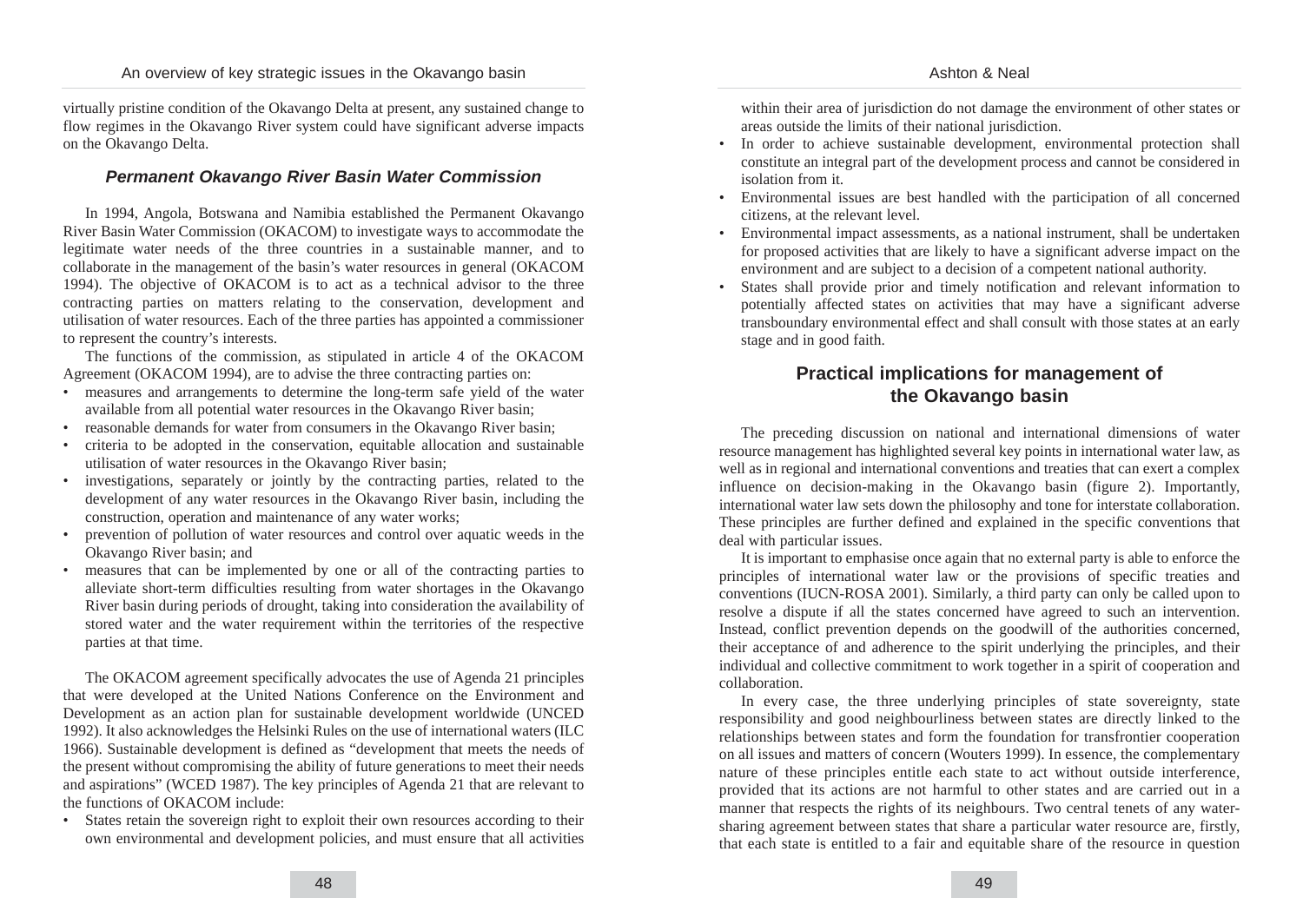### **Figure 2**

**Conceptual diagram showing the relationships between the three basin states (Angola, Botswana and Namibia), the OKACOM agreement, other bilateral and multilateral commissions, treaties and accords, and the framework provided by national laws and policies, regional protocols and treaties, and international laws and conventions**



and, secondly, all water use in terms of any such agreement must be reasonable, beneficial and equitable. However, international water law and the provisions of specific treaties and protocols provide very little guidance on these contentious issues and it is left to the individual states to reach an agreement that is acceptable to all.

The SADC Treaty (SADC 1992) and the Revised Protocol on Shared Watercourse Systems (SADC 2001) provide additional definition and guidance on regional integration and cooperation between Southern African states, while incorporating the three principles outlined above. Importantly, though it is not strictly prescriptive, the SADC Treaty provides an enabling environment that helps states to address the objectives of promoting economic growth, reducing poverty, and enhancing the quality of life of all people in the region. Significantly, the SADC Treaty perceives that collaboration between states should be based on sovereign equality, respect for human rights, equity and mutual benefit to all participants, while also recognising that citizens and non-governmental organisations are important stakeholders.

International conventions and the SADC Treaty and protocols share many similarities in their objectives and intent because they were derived from similar sets of guiding principles. However, differences in managerial systems within specific countries and the diverse array of rights, obligations and practices of stakeholders have made it difficult to implement these instruments in practice (Ashton & Chonguica 2002). In particular, the presence of a dual legal system in most Southern African countries has often led to the trivialisation of customary or traditional laws and practices. As a result, many individuals and communities become alienated from management and planning processes because they perceive that their beliefs and value systems have been discounted (IUCN-ROSA 2001). In addition, management decisions taken at central government level have often ignored, marginalised or abrogated prior patterns of resource use by communities that have developed coping strategies to contend with naturally variable supplies of resources. This is primarily due to the fact that international laws and treaties are concerned with the rights of states and not those of people as individuals.

Southern African countries have recognised the need to manage water resources in an integrated way at the catchment or river basin level and are starting to set up catchment management agencies at national level and river basin organisations at regional level (Pallett 1997; IUCN-ROSA 2001). However, these structures are not yet well developed and still need to bridge the gaps between individual and community water users, central government ministries and institutions, and multilateral institutions. This is particularly difficult in the case of water resource management, because it is a multisectoral issue that affects all aspects of social and economic development (Ashton & Chonguica 2002). An important consideration is the need for truly effective public participation in the planning processes as a means to strengthen community support for and involvement in all water resource management decisions that affect their livelihoods (GWP 2000). Community support is a critically important feature, because the collective actions of individuals and communities on the ground, rather than those of state ministries or institutions, determine whether or not water resource management principles, policies and programmes are effective.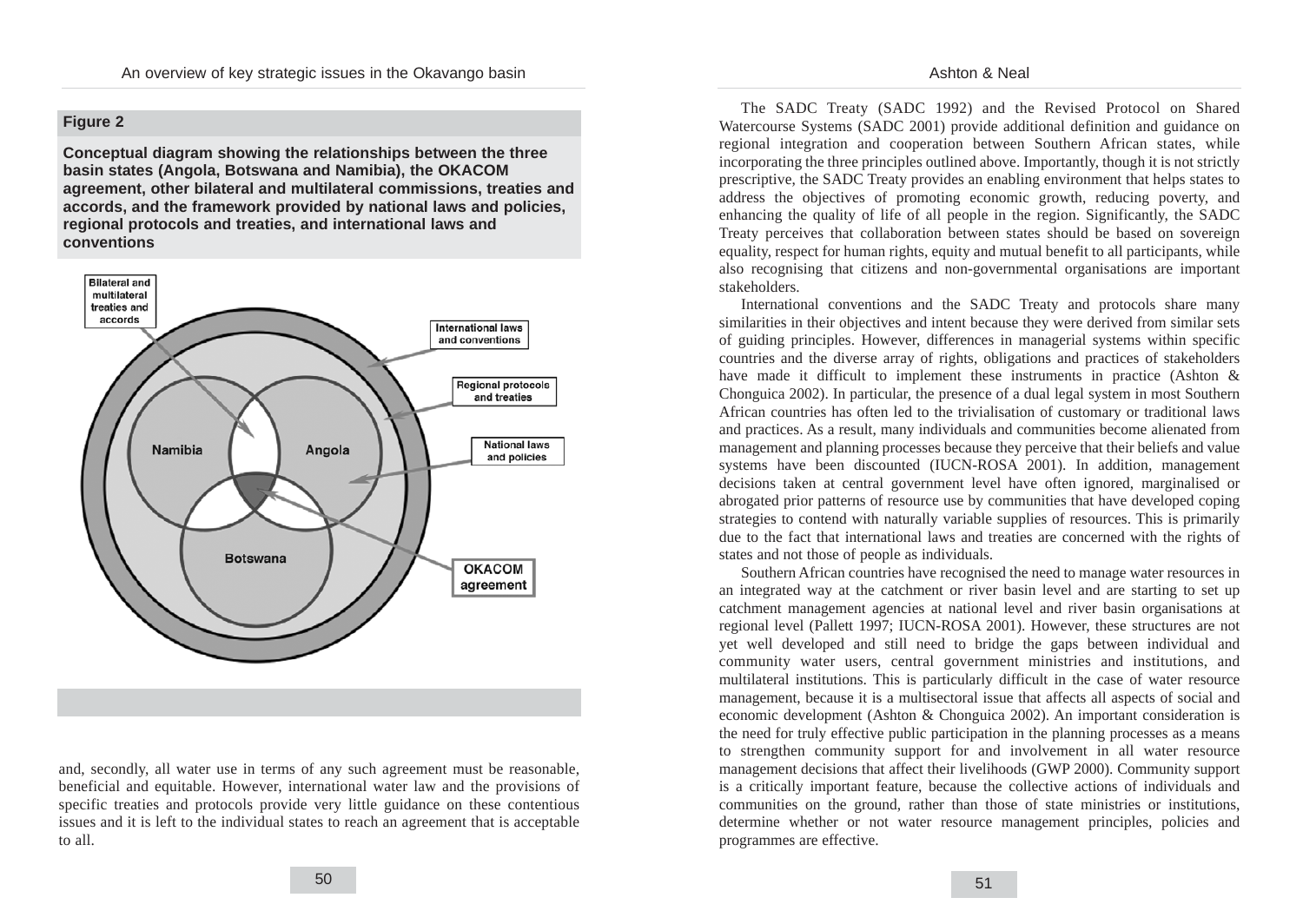The need to involve communities in decision-making processes is widely recognised in all international treaties and protocols, but little guidance is given on how to achieve this. The emphasis on sovereignty issues in treaties and protocols leaves it up to individual states to decide how and to what extent communities will be involved, with the result that each state tends to adopt its own preferred approaches. There is no agreed system or set of standards whereby states can ensure public participation, nor are there any guarantees that the systems used will achieve the desired outcomes (GWP 2000; IUCN-ROSA 2001). Since there are no mechanisms whereby citizens can hold states accountable for these commitments, it is also not surprising that these differences have contributed to public perceptions that there is a need for greater transparency in decision-making processes.

In terms of international law and in accordance with international treaties and protocols, states are empowered to utilise and manage the resources within their areas of territorial sovereignty (ILA 1966; ILC 1994). However, where these activities may have an influence or effect on a neighbouring state, the states concerned are required to collaborate closely with their neighbours to develop a mutually acceptable solution that does not cause harm to one or more neighbouring states (Wouters 1999). This emphasis locates responsibility for transboundary resource management firmly within the ambit of national governments and removes any form of control from communities (IUCN-ROSA 2001). Importantly, the terms and provisions of existing laws, treaties and accords seldom make any meaningful provision for possible future changes to match or take account of possible future variations in resource availability (IUCN-ROSA 2001). This issue is particularly pertinent in the case of international or bilateral agreements between countries to share a specific water resource such as the Okavango basin. As each country's demand for water grows, the declining per capita availability of water or the implications of climate change may require modifications to the original legal agreement.

The high degree of mutual trust and commitment to collaboration and cooperation that are needed to achieve the effective and integrated management of a shared water resource are seldom easy to incorporate into existing institutional structures. In reality, many of the policies, priorities and strategies that are needed extend well beyond the boundaries of conventional line-function government departments (Ashton & Chonguica 2002). Experience gained in Africa and elsewhere has shown that an independent organisation (such as a river basin organisation) is most likely to be able to represent the interests of all countries sharing the basin in question (Lundqvist 2000; Van der Zaag & Savenije 2000; Van der Zaag et al 2000). However, experience has also shown that most river basin organisations tend to regard water development purely as a hydrological problem. Indeed, the staff complement of most of these organisations comprises technical experts from the water sector, with little or no representation from the agriculture, mining, forestry, finance and planning sectors. This hampers appropriate consideration of the multifaceted, cross-sectoral approaches that are needed to transcend traditional administrative boundaries. Unless the institutional arrangement makes provision for the integration of all these disciplines, it will not be able to demonstrate an appropriate system of corporate and public governance that meets the needs of all participants (Ashton & Chonguica 2002).

The creation of such a transboundary institution requires each state within the river basin or management unit to accept and support the roles and responsibilities of its partner countries, while committing itself to the maintenance of a spirit of harmony and goodwill among its partners (Halter 1991; OKACOM 1994; Pallett 1997; GWP 2000; Lundqvist 2000; Van der Zaag et al 2000). An important element of such international partnerships is the realisation that each party's rights and obligations are mutual and reciprocal, rather than unilateral (Wolf 1999; Van der Zaag & Savenije 2000). In the specific case of a river basin organisation, the basis for any agreement on the volumes of water required by a country relies on the ability of each country to manage its water resources in a fair and equitable manner (Ashton 2000a; 2000b; 2002).

In relative terms, Angola has abundant water resources, while both Botswana and Namibia are water-scarce countries (Conley 1995). In addition, the three countries are at different levels of social, political and economic development and each country is likely to have different priorities and objectives in terms of its future needs for water (Ashton 2003). Accordingly, each will place different degrees of emphasis on water resource management issues in its segments of the Okavango basin. Notwithstanding these possible differences, the three countries have bound themselves to the provisions of the OKACOM agreement and, in doing so, have signalled their intention to collaborate on all aspects of the future management of the Okavango basin (OKACOM 1994). This proactive agreement between the three states provides a useful framework for the possible future evolution of OKACOM into an independent, multidisciplinary river basin organisation that would be responsible for the equitable management of the basin. The recent end of the civil war now enables Angola to address the development needs of its citizens who live in the Okavango catchment and, in particular, their needs for water (ANGOP 2002).

Recent population estimates (Ashton 2000b; FAO 2000; UNAIDS 2002) suggest that the combined population of the Okavango basin was in the order of 1.113 million in 2000. Approximately 76% of the Okavango basin population live in Angola, while the Namibia and Botswana segments of the basin contain 13% and 11% of the basin population, respectively (Ashton 2000b; 2003). Despite the dramatic effects of the HIV/Aids pandemic sweeping across Southern Africa (Ashton & Ramasar 2002), the Okavango basin population is likely to increase to approximately 1.686 million by 2020 (Ashton 2003). By combining the population estimates for 2000 with data on current land-use patterns (FAO 2000), the total volume of water needed within the catchment during 2000 was estimated at 23.2 Mm<sup>3</sup>/year (Ashton 2000b; 2003). Angola would require approximately 13.8  $\text{Mm}^3$  (60%) of this total, while 4.1  $\text{Mm}^3$ (18%) and 5.2 Mm3 (22%) would be needed by Botswana and Namibia, respectively. It is important to note that these estimates are for consumptive water needs only and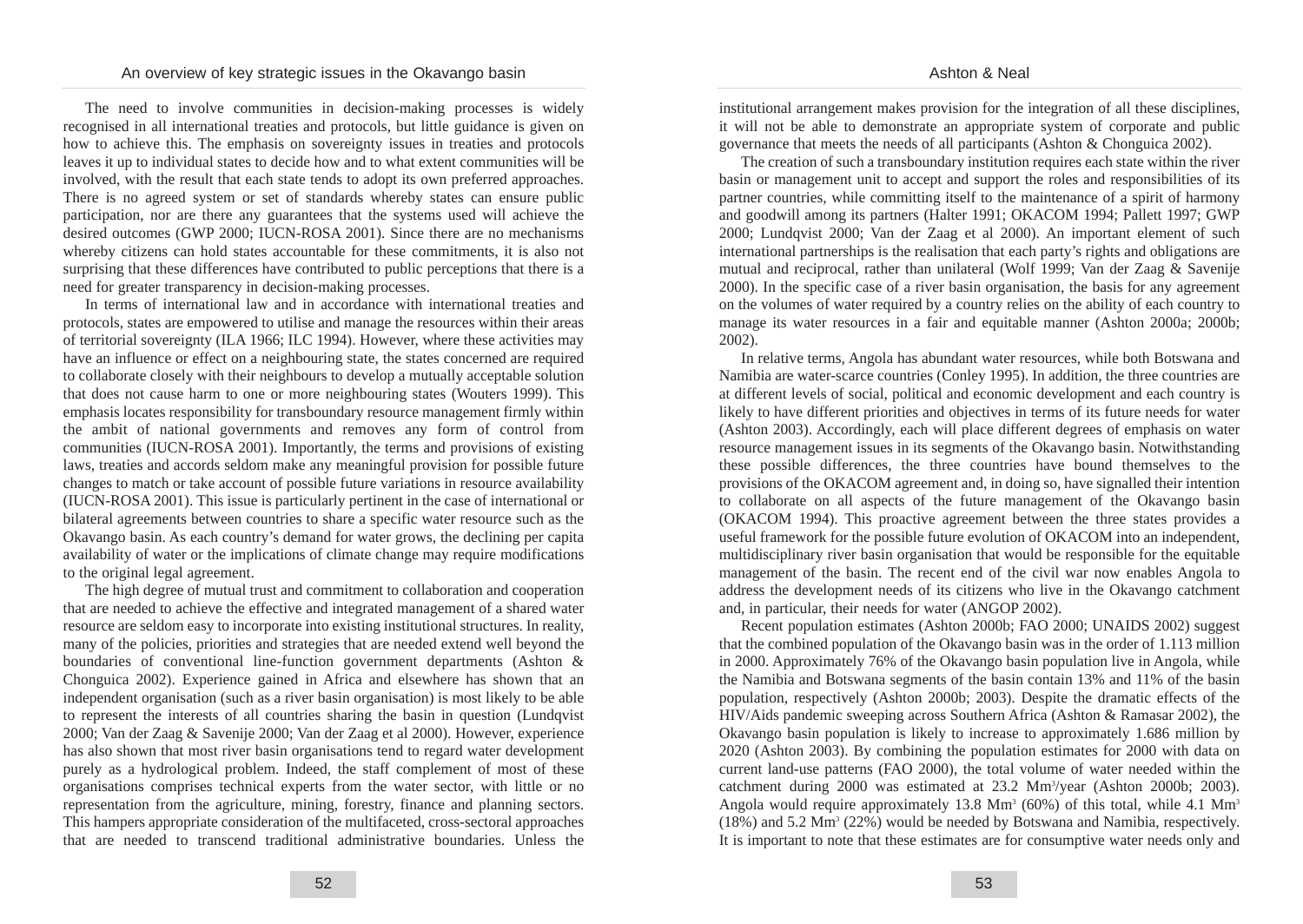exclude allowances for the water needed to maintain essential ecosystem services within the Okavango River or the Okavango Delta (Ashton 2003).

Estimates of the future water needs for the Okavango basin countries will depend on population growth rates and the development trajectories of each country (see plate 1). Given the available projections for Namibia (Heyns 1995a; Republic of Namibia 2000b), plus generous estimates of the possible future water needs to meet social and economic development priorities in Angola and Botswana (Ashton 2003), the combined water requirements of the three countries in 2020 would be equivalent to some 3% (300 Mm<sup>3</sup>/year) of the mean annual runoff of the Okavango River at Mohembo. Of this volume, Angola's consumptive needs would be approximately 40%, while those in Botswana and Namibia would amount to 18% and 42%, respectively (Ashton 2003).

Given that natural flows in the Okavango River have varied between -45% and +65% of the mean annual flow (McCarthy et al 2000; Ashton 2003; figure 1), a 3% decrease in mean annual flow is well within the normal range of variation (Ashton & Manley 1999) and may not appear to be significant. The wide interannual variations in natural inflows to the Okavango Delta (Ashton & Manley 1999; McCarthy et al 2000) are significantly larger than those that could occur if the anticipated needs of water users are met. The fact that these natural variations have not led to catastrophic ecological consequences in the Okavango Delta as predicted by some people (e.g. Greenpeace 1991; Ramberg 1997), supports the contention that the Okavango Delta ecosystems are resilient and have become adapted to natural variations in inflow (McCarthy et al 2000).

The absence of sufficient information regarding the scale, significance and resilience of ecosystem responses within the Okavango Delta to decreased inflows of the magnitude suggested here makes it extremely difficult to predict with any accuracy or certainty the likely scale of responses to a *sustained* decrease in inflow. While it is clear that a sustained decrease in inflows to the Okavango Delta will reduce the flooded area of this wetland (Ramberg 1997; Ashton 2000a), the precise extent and location of such a reduction and its implications are unknown. Therefore, it is essential that the likely extent and consequences of such a decrease must be fully evaluated as a matter of urgency.

Another critically important physical feature is the dependence of the Okavango Delta on inflowing loads of sediment in the form of sand transported as bed-load along the inflowing river channels. It is this sand that elevates the river channels above the surrounding terrain and allows their waters to flow outwards from the channel to inundate this land (Ellery & McCarthy 1994; McCarthy & Ellery 1998). If the inflowing sand load is reduced, for example, by being trapped within an upstream impoundment, the river channels would incise into the surrounding terrain and the flooded area would be greatly reduced (Ashton 2000b; McCarthy et al 1998; 2000). This would have enormous long-term consequences for the ecological structure and functioning of the Okavango Delta. Clearly, therefore, any attempts to impound water

### **Plate 1**

#### **Aerial view of the confluence of the Kavango and Cuito rivers**



Notes: Aerial view of the confluence of the Kavango and Cuito rivers, with the Kavango (flowing from top left to right bottom of the photograph) forming the border between Angola and Namibia. The small village of Katere in Namibia and its associated areas of cultivation are visible on the left the photograph.Large sections of the riparian vegetation on the Namibian bank have been removed for building materials and fuel.This photograph was taken during December when river flows are at their lowest.The Cuito River floodplain in Angola (on the right) shows clear signs that the river channel has meandered widely across the floodplain, leaving numerous scroll bars. The shallow channels between these bars are lined with silt deposits and support numerous small wetlands.The Cuito River brings large quantities of fine sand down from its catchment, depositing these into the channel of the Kavango River where they are easily visible during low flows. The combined flow of the Kavango and Cuito rivers transports this sand downstream into the Okavango Delta where it fulfils a vital role in the ecosystem, raising water levels and sustaining lateral flooding away from the river channels.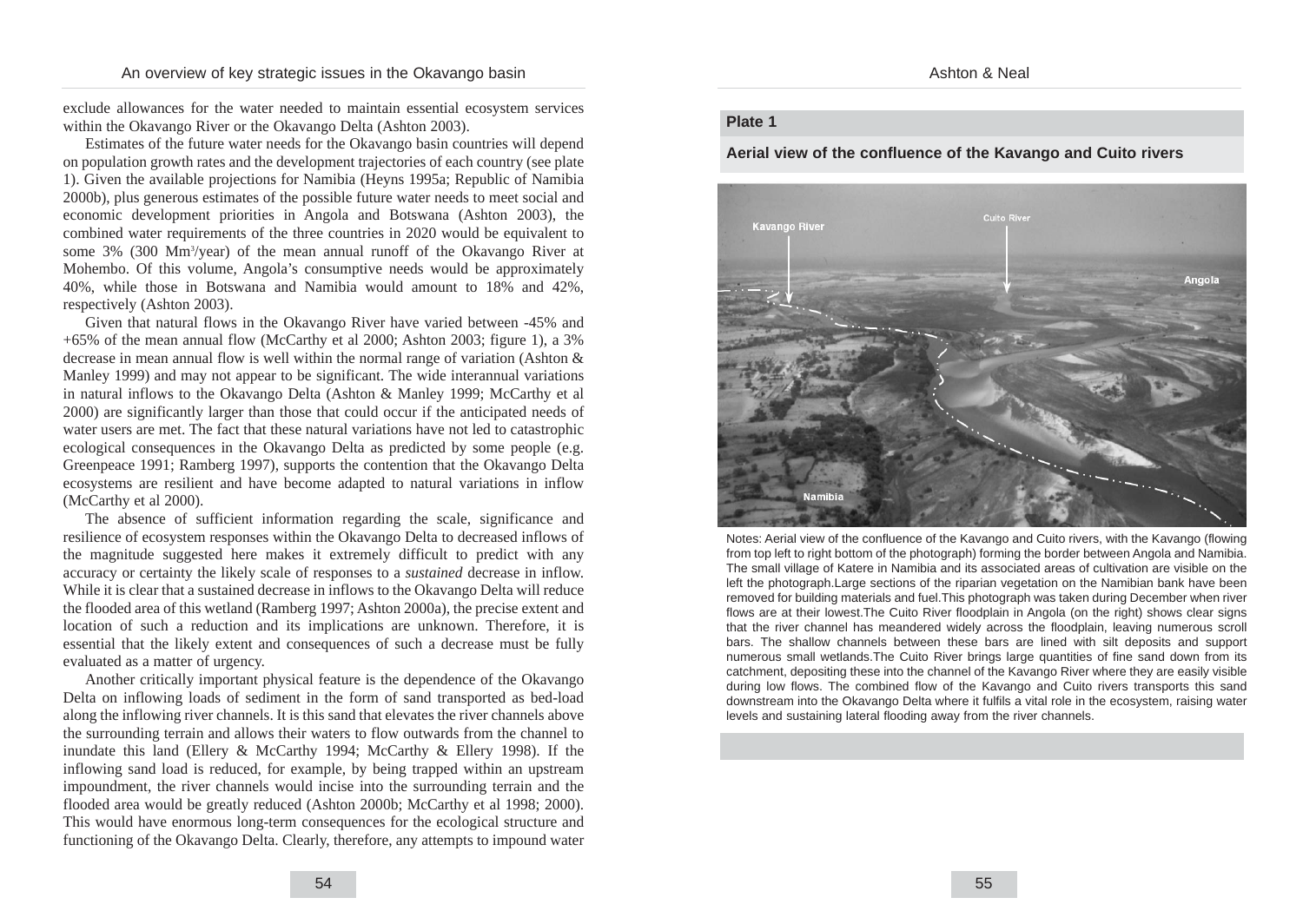or alter river flows in the catchment upstream of the Okavango Delta should be very carefully evaluated to ensure that such schemes do not alter the patterns of sediment (sand) transport.

In addition, it is vitally important that Angola, Botswana and Namibia collaborate to derive accurate estimates of the volumes of water that each state may justifiably require. In this process, the three countries will also need to agree on suitable criteria that can be used as the basis of decisions regarding fair and equitable shares of the water resources that each country may safely withdraw from the system for its own uses. Clearly, the three countries must also ensure that all water abstractions are carefully controlled and managed (Ashton 2000a), while any resulting impacts on the Okavango Delta are monitored and evaluated as vigilantly as possible.

The highly complex nature of the problems facing the Okavango basin states should not be underestimated. The three states will need to harness their respective resources to ensure that the solutions derived are both amicable and sustainable in the long term. While it is inevitable that the three states will need to call on external agencies for additional technical and financial assistance, great care should be taken when accepting advice or assistance from outside parties. In particular, it will be important for Angola, Botswana and Namibia jointly to avoid any externally applied pressure or coercion to achieve particular environmental or social objectives that may jeopardise the achievement of their respective national and regional goals for social and economic development. Ultimately, Angola, Botswana and Namibia share responsibility for the effective management of the water resources within Okavango basin and for maintaining cordial relations with one another.

Whatever decision is taken on the future use of water from the Okavango basin, Botswana and Namibia will continue to face escalating water shortages and must ensure that their citizens' reasonable needs for water are promptly met. Angola also faces an enormous challenge to stimulate sustainable social and economic development in the aftermath of its civil war. If the basin states fail to achieve an equitable solution to water resource management in the Okavango basin, this could hamper social and economic development in these countries and in the SADC region as a whole.

It has been suggested that Botswana and Namibia could make use of alternative water sources within or adjacent to their territories as one way of reducing their potential demands for water from the Okavango system (Conley 1995; Heyns 1995a). Given the generally arid nature and shortage of available surface water resources in both countries, groundwater resources and the respective border rivers shared with other states are likely to be the only options that can be exploited cost-effectively (Pallett 1997). Both countries already depend heavily on groundwater resources and it is clear that these sources also have finite limits to their exploitation (MGDP 1997; Ashworth 2002; MAWRD 2002). Ultimately, water abstraction from the various border rivers that Botswana and Namibia share with their neighbours offers the most likely long-term, sustainable solution for meeting the water needs of these countries (Heyns 1995b; Shela 1996).

# **Charting the way forward**

The preceding discussion has highlighted the wide variety of strategic issues that individually and collectively influence water resource management in the Okavango basin. It is clear that these issues encompass a wide range of spatial and temporal scales, while their influence extends from local to national and international levels and spans ecological, social, economic, institutional and political frameworks. For convenience, the various strategic issues have been grouped into logical units based on their relationships to one another and the ways in which their influence is exerted (this grouping or framework is shown as a conceptual diagram in figure 3). This arrangement of the key strategic issues highlights their diversity and also serves as a useful foundation on which to evaluate possible ways of moving forward. Their interrelationships are explained briefly below.

In figure 3, the central position occupied by the three basin states reflects the importance of their territorial sovereignty and their vital role in jointly reaching a harmonious solution to questions of water-sharing and water resource management in the Okavango basin and, with Zimbabwe's involvement, in the larger Makgadikgadi basin. In the case of the Okavango basin, the three basin states are supported and guided by the provisions of international laws and treaties, as well as regional and bilateral treaties, protocols and accords that have been ratified. External agencies, NGOs and even individuals also provide financial and technical support for decisionmaking at this level. Working together, the three states have to achieve a delicate balance between exploiting their resources to promote sustainable social and economic development within their countries, and ensuring that the structure, functioning and integrity of the Okavango system retain the ability to deliver the required ecosystem goods and services. External characteristics, such as climate change and the looming water shortages that are also linked to the availability of alternative water resources, will typically be outside the control of the basin states, although they will influence decision-making.

This conceptual diagram and its accompanying explanation can be used by the three basin states to complement their existing deliberations and decision-making processes under the auspices of the OKACOM Agreement (OKACOM 1994). This proactive agreement between these three states is a highly significant achievement and should be supported by all parties that may be concerned with water resource management issues in the Okavango basin. In essence, OKACOM represents the most legitimate institutional vehicle for the basin states and external agencies to work together towards mutually agreeable solutions. A critically important issue that OKACOM will need to resolve is the question of what constitutes a 'fair and equitable share' of the Okavango basin's water resources that each state may use for its own purposes. There is a very strong likelihood that disputes will be avoided if this issue can be resolved to the satisfaction of all parties. Earlier, it was noted that water resource management in a shared river basin should transcend the normal line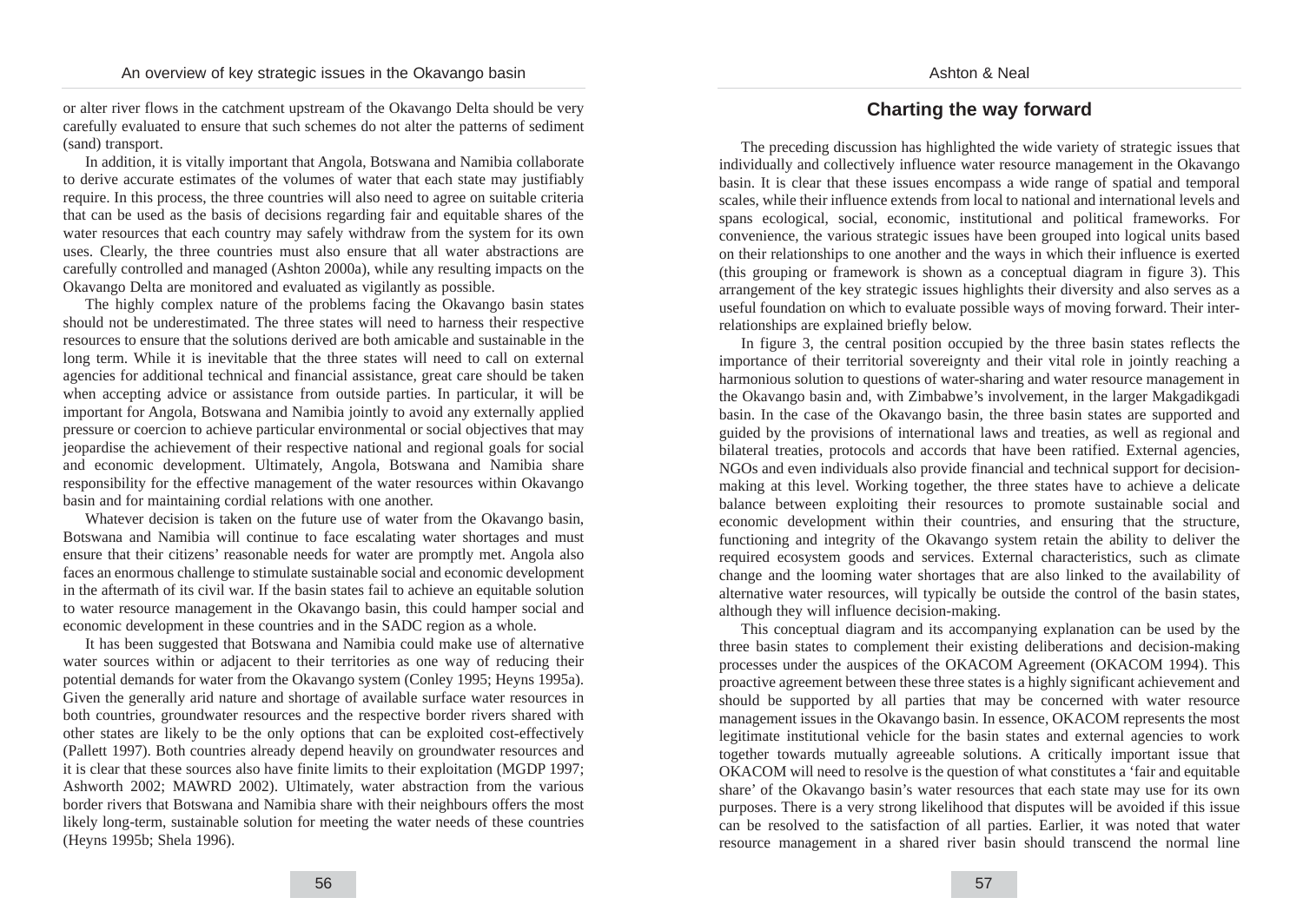#### Ashton & Neal

### **Figure 3**

**Components and interrelationships between groups of key strategic issues that influence decision-making in the Okavango basin and Okavango Delta**



function responsibilities of single government departments if it is to be effective. If OKACOM evolves in the future into a river basin organisation, it will be appropriate to review its existing structure and, if necessary, adapt it to ensure that it is able to reflect the diversity of needs and issues that must be dealt with. In addition, effective public participation is needed to ensure that the decisions taken can be implemented on the ground.

While the territorial sovereignty of each state is normally recognised as being paramount and unassailable in international law, states also bear several associated responsibilities that guide and direct any interactions with their neighbours. These obligations are particularly pertinent in the case of a shared water resource such as the Okavango River, because they specify that states may not act unilaterally in any way that may have an adverse impact on their neighbour(s). These principles are designed to form the backdrop for harmonious relationships between states, enabling them to reach agreement on all matters related to the exploitation of shared resources.

A number of external agencies and NGOs have expressed concern that any attempt to withdraw water from the Okavango River or its tributaries could have catastrophic consequences for the ecological structure, functioning and integrity of the unique Okavango Delta. While there is some information to substantiate these claims, the precise extent of any change and its implications for the Okavango Delta are largely unknown. From an ecological perspective, the mosaic of ecosystem components in the Okavango Delta clearly reflects the wide variety of flooding regimes that occur on annual and longer timescales. The information available indicates that the natural range of variation in river inflows far exceeds the change in flows that would occur as a result of water abstraction to meet the likely collective needs of Angola, Botswana and Namibia. Nevertheless, the high level of uncertainty about the possible consequences of sustained water abstraction from the system should be seen as a strong warning signal that the system could face serious risks of irreversible damage. As the relevant authorities, the three basin states must evaluate the likely significance of these risks and the resulting consequences if these risks are deemed to be acceptable. Recently, Gumbricht and his co-workers (2002) at the University of the Witwatersrand used remote-sensing techniques and historical flow analyses to develop a model to predict the maximum extent of inundation in the Okavango Delta. This model appears to have a very high level of accuracy (90%) and should prove to be an extremely useful tool when water resource managers need to evaluate the likely consequences of water abstraction from the Okavango River.

### **Acknowledgements**

Sincere thanks are due to Malcolm Ashworth of Water Resources Consultants, Gaborone, for providing flow data from the Okavango River at Mohembo for the period October 1994 to September 2001 to update figure 1.

### **References**

ANGOP. 2002. Law on water approved. *News from Angola*. Luanda: Angolan National Press Agency. 22 February. Available at <www.angola.org/news/newsdetail.cfm?NID=7615>.

Ashton, P J. 2000a. Potential environmental impacts associated with the proposed abstraction of water from the Okavango River in Namibia. *African Journal of Aquatic Science* 25:175-182.

Ashton, P J. 2000b. Water security for multi-national river basin states: The special case of the Okavango River. In Falkenmark, M & Lundqvist, J (eds). *2000 SIWI seminar – Water*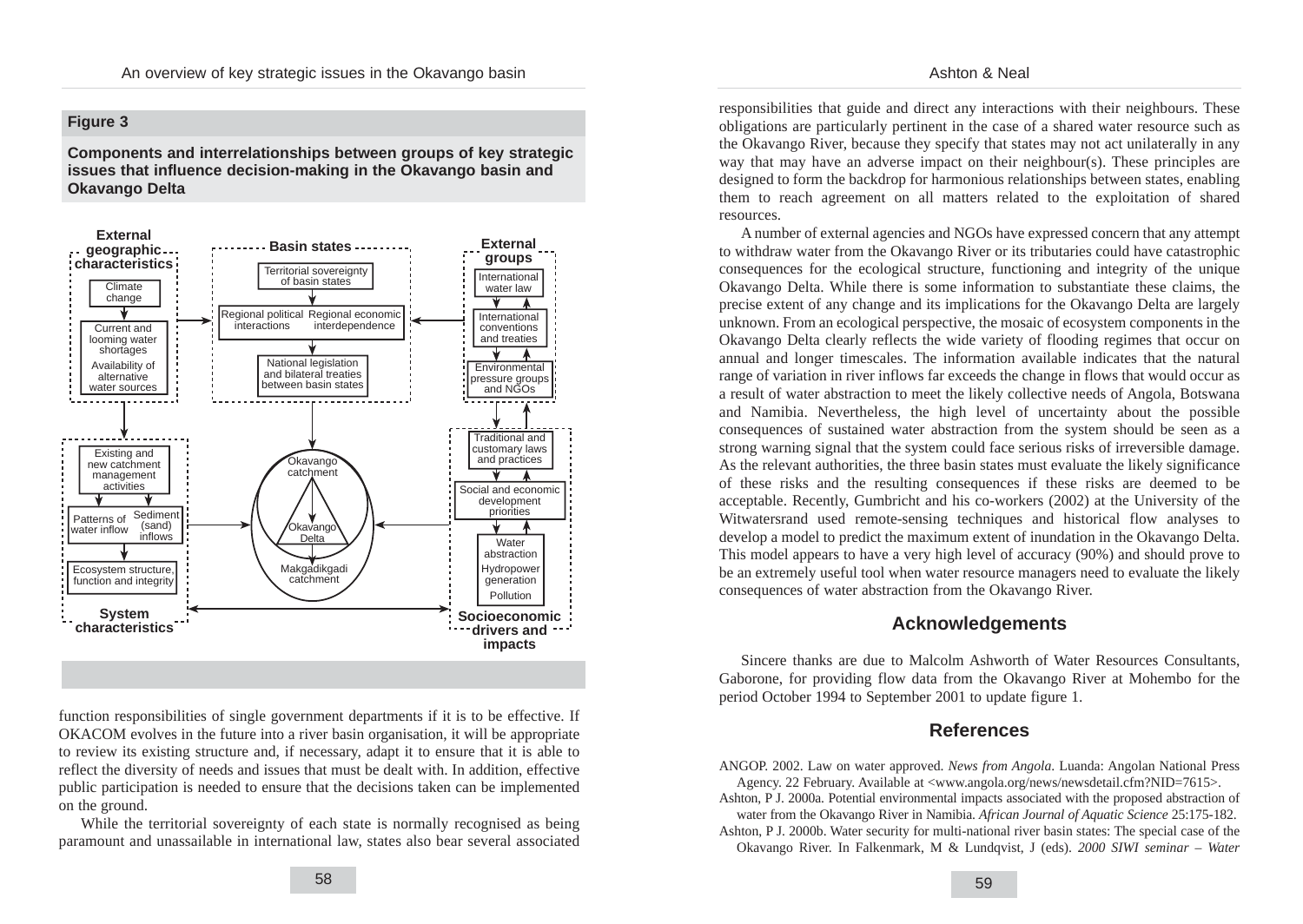*security for multi-national river basin states – Opportunity for development*. Stockholm: Swedish International Water Institute.

- Ashton, P J. 2002. Avoiding conflicts over Africa's water resources. *Ambio* 31(3):236-242.
- Ashton, P J. 2003. The search for an equitable basis for water sharing in the Okavango River basin. In Nakamura, M (ed). *International waters in Southern Africa*. Tokyo: United Nations University Press.
- Ashton, P J & Chonguica, E. 2002. Issues and trends in the regional harmonization of EIA processes in Southern Africa, with special reference to trans-boundary and cumulative impacts. *Proceedings of the IUCN-ROSA – SADC-ELMS conference on assessing the need for regional approaches to environmental impact assessment in Southern Africa*. Maputo. 27-31 May.
- Ashton, P J & Manley, R E. 1999. Potential hydrological implications of water abstraction from the Okavango River in Namibia. *Proceedings of the Ninth South African Hydrological Symposium*. Stellenbosch: University of Stellenbosch.
- Ashton, P J & Ramasar, V. 2002. Water and HIV/Aids: Some strategic considerations in Southern Africa. In Turton, A & Henwood, R (eds). *Hydropolitics in the developing world: A Southern African perspective*. Pretoria: African Water Issues Research Unit (AWIRU).
- Ashworth, M. 2002. Hydrology. *Maun Groundwater Development Programme (MGDP) Phase 2*. Gaborone: Water Resources Consultants.
- Bethune, S. 1991. Kavango river wetlands. Status and conservation of wetlands in Namibia. *Madoqua Special Wetlands Edition* 17(2):77-112.
- Conley, A H. 1995. A synoptic view of water resources in Southern Africa. *Proceedings of the conference of the Southern Africa Foundation for Economic Research on integrated development of regional water resources*. Nyanga, Zimbabwe. 13-17 November.
- Ellery, W N & McCarthy, T S. 1994. Principles for the sustainable utilization of the Okavango Delta ecosystem, Botswana. *Biological Conservation* 70:159-168.
- FAO. 2000. *Aquastat information service on water in agriculture and rural development*. Rome: United Nations Food and Agriculture Organization. Available at <www.fao.org/waicent/FaoInfo/Agricult/AGL/AQUASTAT/afric.htm>.
- Greenpeace. 1991. *Okavango Delta or desert? A question of water*. Amsterdam: Greenpeace International.
- Gumbricht, T, Wolski, P, Frost, P & McCarthy, T S. 2002. Forecasting the spatial extent of the annual flood in the Okavango Delta, Botswana. *Journal of Hydrology* (submitted for publication).
- GWP. 2000. *A vision of water for food and rural development*. The Hague: Global Water Partnership.
- Halter, F. 1991. A practical approach to building more effective government environmental institutions. *Institutional development in environment: Proceedings of a seminar*. New Delhi. 18-20 March.
- Heyns, P S v H. 1995a. Existing and planned development projects on international rivers within the SADC region. *Proceedings of the conference of SADC ministers responsible for water resources management.* Pretoria. 23-24 November.
- Heyns, P S v H. 1995b. The Namibian perspective on regional collaboration in the joint development of international water resources. *International Journal of Water Resources Development* 11(4):483-491.
- Heyns, P S v H, Montgomery, J, Pallett, J & Seely, M. 1998. *Namibia's water: A decisionmaker's guide*. Windhoek: Desert Research Foundation of Namibia and Department of Water Affairs.
- ILA. 1966. *Helsinki rules on the uses of waters of international rivers*. The Hague: International Law Association.
- ILC. 1994. *Draft articles on the law of non-navigational uses of international watercourses*. The Hague: International Law Commission.
- IUCN. 1993. *The IUCN review of the Southern Okavango Integrated Water Development Project*. Gland: IUCN.
- IUCN-ROSA. 2001. *Dialogue on transboundary natural resource management in Southern Africa*. Report of the workshop held in Harare, Zimbabwe, 20-21 February. Harare: IUCN Regional Office for Southern Africa (IUCN-ROSA). Available at <www.iucnrosa.org.zw/tbnrm/publications\_content.html>.
- JVC. 1993. *Central area water master plan: Phase 1, volume 3: Water demand*. Report DIR/1/93/3 by Joint Venture Consultants, CES, LCE and WCE, for the Department of Water Affairs, Windhoek, Namibia.
- Khupe, B B. 1994. Integrated water resource management in Botswana. In Gieske, A & Gould, J (eds). *Proceedings of the workshop on integrated water resources management*. Gaborone: Department of Water Affairs.
- Lundqvist, J. 2000. Rules and roles in water policy and management need for clarification of rights and obligations. *Water International* 25(2):194-201.
- MAWRD. 2002. Ministry of Agriculture, Water and Rural Development. *Agricultural Statistical Bulletin*. Windhoek: Government of Namibia.
- McCarthy, T S, Bloem, A & Larkin, P A. 1998. Observations on the hydrology and geohydrology of the Okavango Delta. *South African Journal of Geology* 101(1):117.
- McCarthy, T S, Cooper, G R J, Tyson, P D & Ellery, W N. 2000. Seasonal flooding in the Okavango Delta, Botswana: Recent history and future prospects. *South African Journal of Science* 96(1):25-33.
- McCarthy, T S & Ellery, W N. 1998. The Okavango Delta. *Transactions of the Royal Society of South Africa* 53(2):157-182.
- MGDP. 1997. *Maun groundwater project phase 1: Exploration and resource assessment – Executive summary*. Gaborone: Department of Mineral, Energy and Water Affairs.
- Ministry of Fisheries and Environment. 2000. *National environmental management programme (PNGA).* Draft document. Luanda, Angola.
- OKACOM. 1994. *Agreement between the governments of the Republic of Angola, the Republic of Botswana and the Republic of Namibia on the establishment of a permanent Okavango River Basin Water Commission (OKACOM).* Document signed by representatives of the three governments, Windhoek, Namibia, 15 September.
- Pallett, J (ed). 1997. *Sharing water in Southern Africa*. Windhoek: Desert Research Foundation of Namibia.
- Ramberg, L. 1997. A pipeline from the Okavango River? *Ambio* 26(2):129.
- Ramsar. 1971. *Convention on wetlands of international importance especially as waterfowl habitat*. United Nations Educational, Scientific and Cultural Organisation (UNESCO). Available at <www.ramsar.org>.
- Republic of Angola. 1992. *Constitutional law of the Republic of Angola*. Luanda: Government Printer. Available at <www.angola.org/referenc/constitution/constit.htm>.